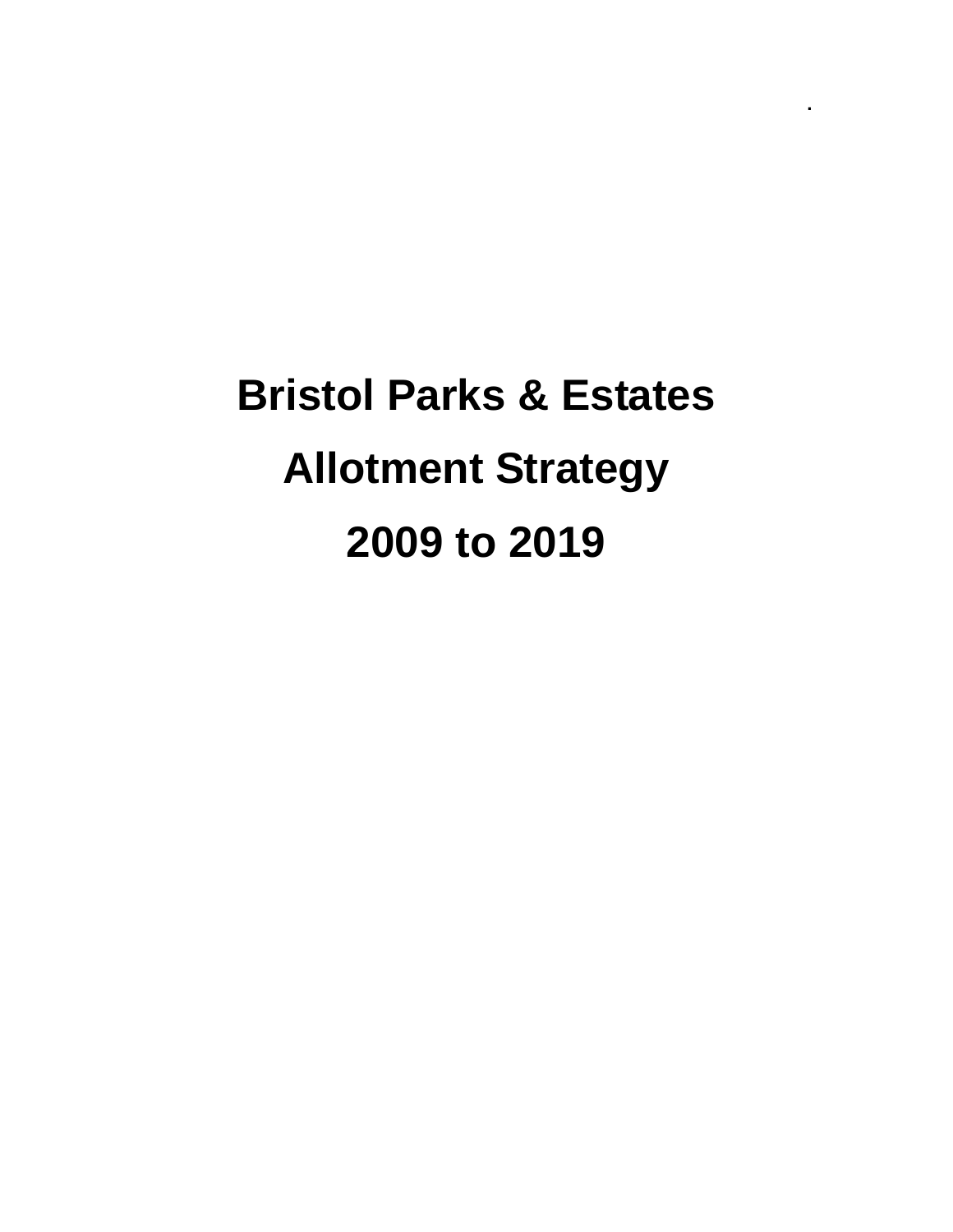## **Bristol Allotment Strategy**

## **List of appendices**

Appendix A: Allotment Strategy 1999-2004 Appendix B: Table of Infrastructure Work required as of 2008 Appendix C: Achievements of Allotment Strategy 1999-2004 Appendix D: Glossary of Terms Appendix E: Table of Investment prior to March 2004 Appendix F: Work carried out 2004-2006 Appendix G: Map of Local Needs Areas Appendix H: New tenancy agreement and dos & don'ts sheet Appendix I: Hotwells & District Allotments Association Environmental Policy

## **1 Introduction**

The Allotments service sits within the Parks service, which includes Nature Conservation, Forestry and Childrens Play as well as Parks and Allotments. The Allotment Strategy 1999-2004 was developed as a way to improve the management of the Allotments Service, particularly following criticism by both District and Internal Audit of the way allotments were managed. Its key aim was to to maximise participation in allotment gardening. The Strategy recognises the importance of allotments as a leisure and recreational facility and for their benefits to communities, green spaces, health and well-being and wildlife, as well as in producing low cost locally produced food in a sustainable way (see Appendix A, Allotments Strategy, 1999-2004). This updated Allotment Strategy ensures that we continue to develop and improve the Allotments Service, and continue to maximise participation in allotment gardening over the next ten years to 2019. It has been decided that this strategy needs to be a 10 year Strategy, with a possible extension beyond this, as the targets set are dependent upon the finances available, especially in relation to capital receipts from land disposals. It is intended that the Allotments Strategy will link as a sub-strategy to the wider Parks and Green Spaces Strategy as well as to the other sub-strategies such as the Parks Play Strategy, Playing Pitch Strategy and the Parks Wildlife Strategy, which are also being developed at the present time.

There are currently 3,851 plots (defined as 300 square yard, 253 square metre or 10 rod plots, otherwise referred to as Full Plot Equivalents), that are actively managed as allotment gardens in Bristol, on 108 sites, managed as per the table below:

| <b>Level of Management</b> | $\overline{\mathsf{No}}$ of<br><b>Sites</b> | No of Full Plot<br><b>Equivalents</b><br>(FPEs) | Let | No of FPEs Percentage<br>of FPEs Let |
|----------------------------|---------------------------------------------|-------------------------------------------------|-----|--------------------------------------|
| Leasing Association        | 11                                          | 604                                             | 570 | 94.4%                                |
| completely self-           |                                             |                                                 |     |                                      |
| managed ('peppercorn')     |                                             |                                                 |     |                                      |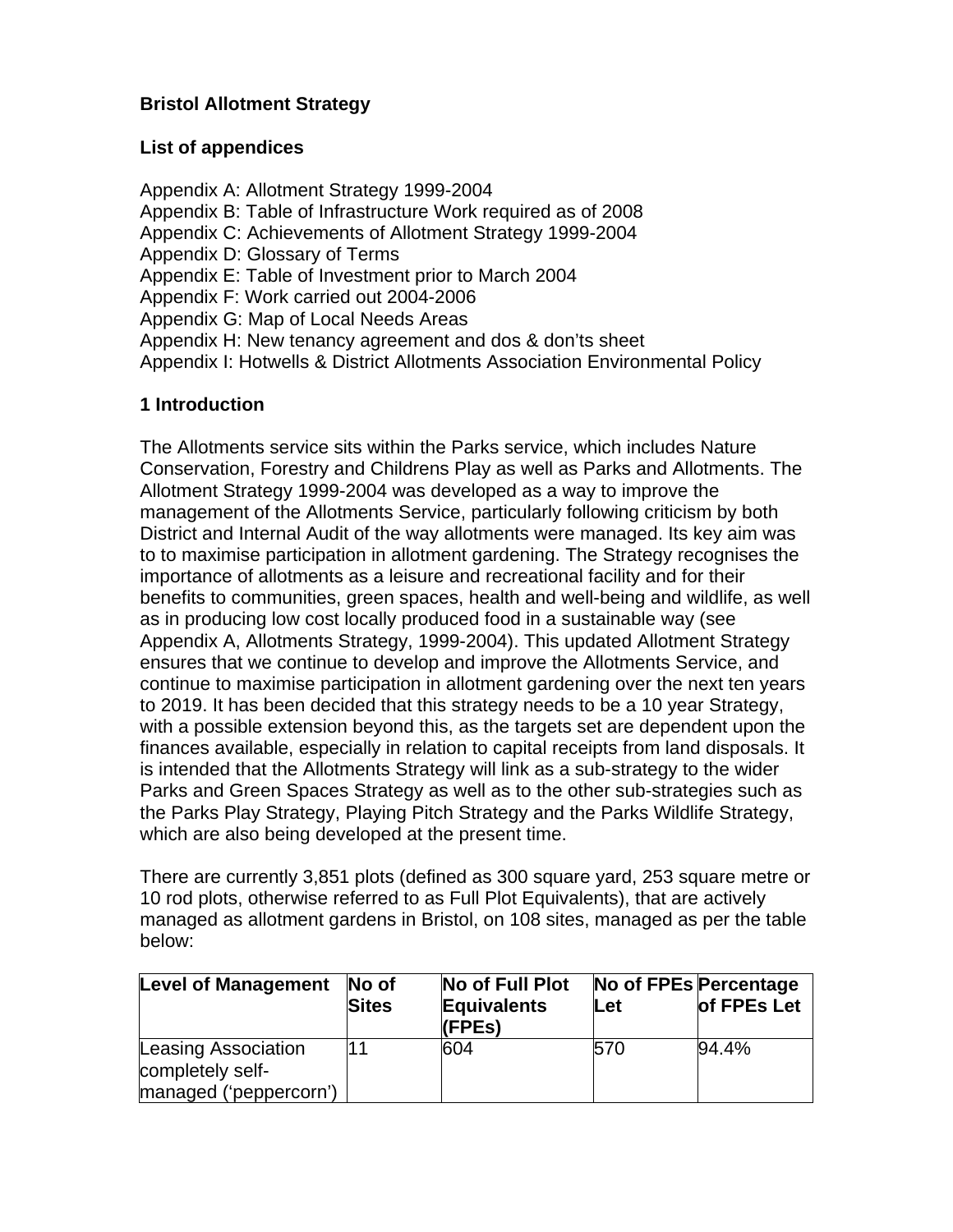| Leasing Association<br>managing tenancies &<br>collecting rents only                                                   | 11  | 605   | 570   | 94.2% |
|------------------------------------------------------------------------------------------------------------------------|-----|-------|-------|-------|
| <b>Site Representative</b><br>maintains waiting list &<br>lets plots (Council issues<br>tenancies & collects<br>rents) | 40  | 1,632 | 1531  | 93.8% |
| Non-plot letting Site<br>Representative sends in<br>reports & liaises with<br><b>Allotments Office</b>                 | 18  | 606   | 564   | 93.1% |
| No Site Representative<br>or Allotment Association                                                                     | 28  | 427   | 328   | 76.7% |
| Total                                                                                                                  | 108 | 3,874 | 3,563 | 92%   |

The above excludes those sites that have already been taken out of allotment use or are in the process of disposal. Further surplus land is likely to be declared surplus over the next ten years unless demand increases significantly on those sites, whilst some are likely to remain as open space for the foreseeable future. The Allotment Section also manages 3 temporary allotment sites on behalf of the Council's Area Housing Offices, and has recently taken over management of a Parks managed temporary site at Craydon Grove, Stockwood and a Housing managed site at Clancy's Farm, Knowle. It is intended that the Housing sites will shortly be transferred to Parks to be maintained as statutory allotment sites. It is intended that new sites should be created where possible in areas of underprovision or high demand, in areas of existing open space or via Section 106 Planning agreements with developers. The above table shows that letting rates are higher when sites are managed via Allotments Associations or Site Representatives.

## **2 Mission statement**

To work towards the vision of a sustainable Bristol through maximising the participation of its citizens in allotment gardening by the improvement of allotment sites and their management, and through the promotion of the benefits and enjoyment of allotments and food growing.

## **3 Purpose of strategy**

The intention is to provide the following:

- Increase the uptake of allotments to a level of 95% by 2019.
- Improve the standard of service provision on all sites as set out in this Strategy by 2019.
- Promote the benefits derived from allotments, home grown food and gardening.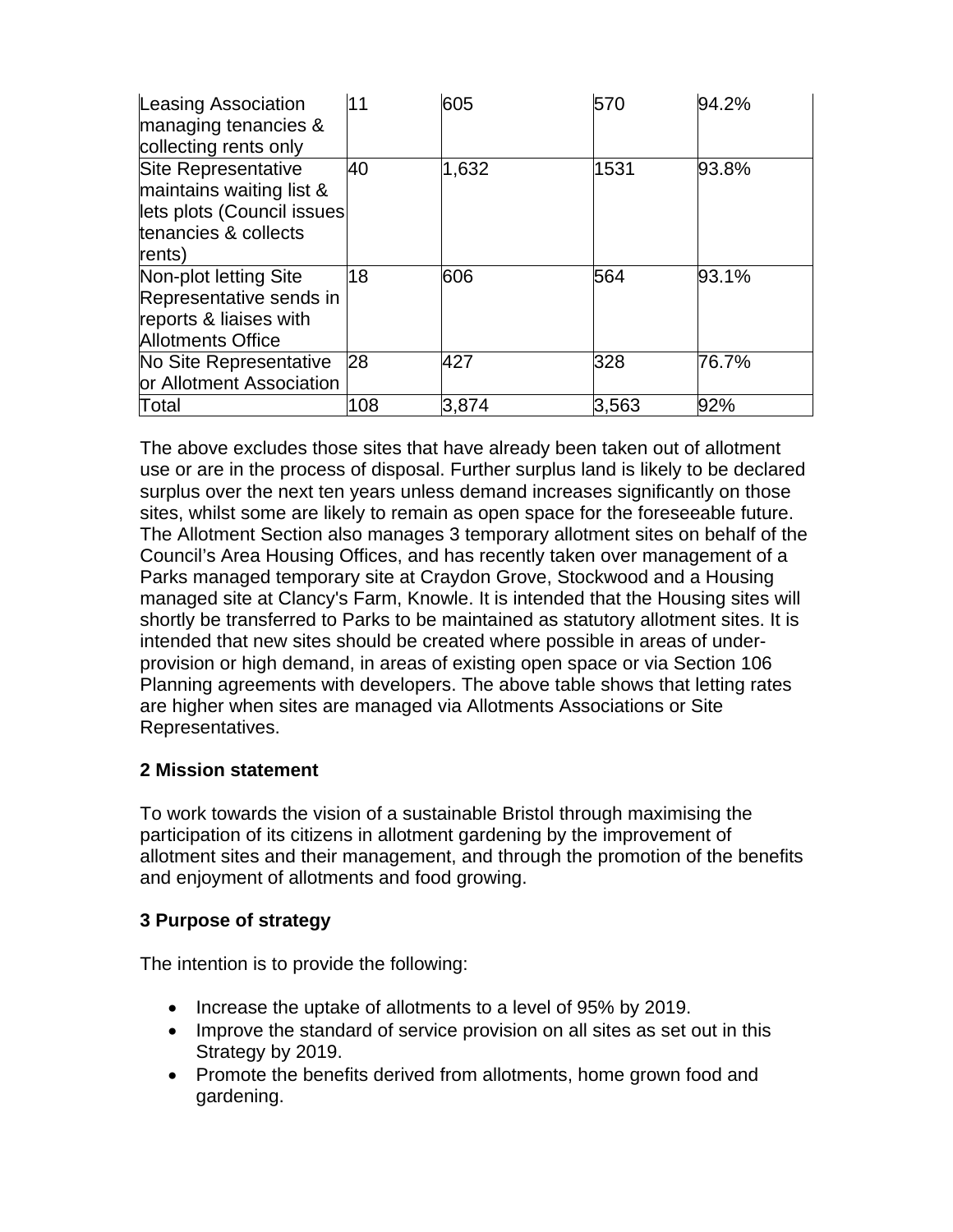- Improve the financial position of the service.
- To improve maintenance of sites by employing the Allotment Maintenance Team.
- Work more closely with Housing Officers to transfer temporary sites to Parks in areas where there is a shortfall in provision of allotments directly under the control of the Parks and Estates Service.
- Transfer sites defined as surplus to other green space uses such as cemeteries, open space, woodland, conservation areas.
- Work towards the provision of new sites in areas of under-provision and high demand where feasible.

It is intended to continue to work towards providing a service in which people can expect:

- Good access, good security, well maintained haulingways and paths, adequate water provision and freedom from neglected plots.
- Opportunities and encouragement to individuals and communities wishing to be involved in the cultivation of allotments.
- Efficient and effective allotment administration.
- Effective and appropriate allocation of resources.
- Fair, open and equitable treatment, and safe tenure.
- Opportunities for developing gardening skills both on allotments and in gardens and community spaces.
- Encouragement to sites and associations to develop self-management.
- Fair charges and rents.

The Strategy will continue to retain five broad headings, as follows:

| Aim One:  | Provide enough allotments.              |
|-----------|-----------------------------------------|
| Aim Two:  | Promote allotment use and food growing. |
|           | Aim Three: Good Administration.         |
| Aim Four: | Environmental sustainability.           |
| Aim Five: | Provide enough resources.               |
|           |                                         |

#### **4 The next ten years**

It is widely accepted that the Bristol Allotment Strategy has been a success in many ways. Appendix C lists the achievements of the 1999-2004 Allotment Strategy, and sets out the likely reasons why it has not achieved the targets set in some areas. Bristol City Council has been cited in the Local Government Association's Allotments Best Practice Guide as an example of Best Practice. It therefore needs to build on what has already been achieved to ensure that the momentum continues and to continue the success story. Part of the success of the Allotment Strategy has come from the Strategy being a working document that is at the heart of everything the Allotment section does, and from the feeling of achievement that this can bring. The Allotment Strategy has set targets, which are considered to be challenging yet achievable. It also intends to be flexible and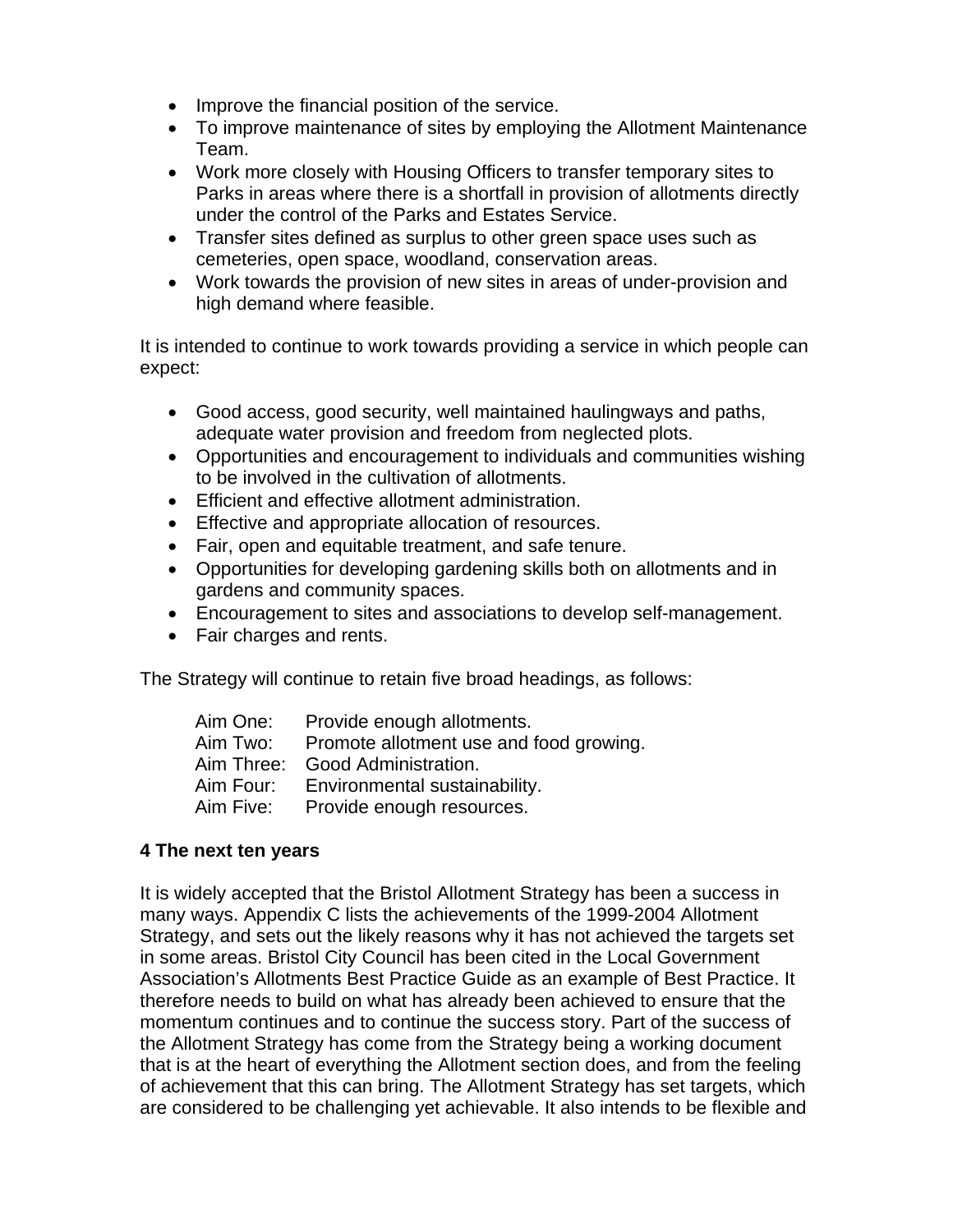'grasp the moment' when an opportunity arises, and ensure that the Allotments Section constantly strives to introduce new ideas, whether they come from staff, Site Representatives, community organisations, other Local Authorities or elsewhere (eg the introduction of compost toilets, disabled access plots, new user friendly tenancy agreement, community market gardens, chalet garden and beginner plots). This can only become a reality if the Strategy has the support of the Allotment movement in Bristol and nationally.

It is therefore intended that phase 2 of the Allotment Strategy will run from April 2009 to March 2019. Aim two will now change slightly to become 'Promote allotment use and food growing.' This is to recognise the role that the Council has not just in promoting allotments but in supporting food growing and gardening in general and showing people the benefits of growing food whether on an allotment or in their own garden, on a Community project or school grounds. Bristol has a strong organic, permaculture and local/Fair Trade movement, which links very strongly to the Allotment movement, and it is important that links with these organisations is maintained and strengthened. Recent TV publicity by Jamie Oliver and others has brought the issue of poor diet to the attention of the wider public, and we need to capitalise on this interest to show how growing food can fit into the wider health agenda. The idea of 'plot to plate' is one that links both growing and cooking food together and which has intrinsic links to allotments and the healthy living message.

It is intended that the Allotment Strategy will link as a sub-strategy with the Parks and Green Spaces Strategy as well as other Strategies and documents linked to green spaces, including the Parks Wildlife Strategy, Playing Pitch Strategy, Biodiversity Action Plan, Neighbourhood Renewal and Parks Play Strategy. It is intended that allotments should play a more active role in strategies relating to sustainable development, recycling initiatives, community strategy, neighbourhood renewal and in Bristol City Council's initiatives to promote locally produced and Fair Trade products, through our links with organisations including the Sustainable City Team (Bristol has recently achieved Fair Trade City status). We also have duties to make 'reasonable adjustments' for disabled people under the Disability Discrimination Act. It is intended that we should go further than simply improving physical access to sites, but that we provide a service which actively encourages people with disabilities to take up allotments and to make them feel welcome on our sites.

#### **5 Proposals (summarised under section 6)**

The proposals for the next ten years are as follows:

#### **Aim One: Provide Enough Allotments**

#### **1.1 Ensure adequate provision of allotments within Neighbourhood Partnership Areas**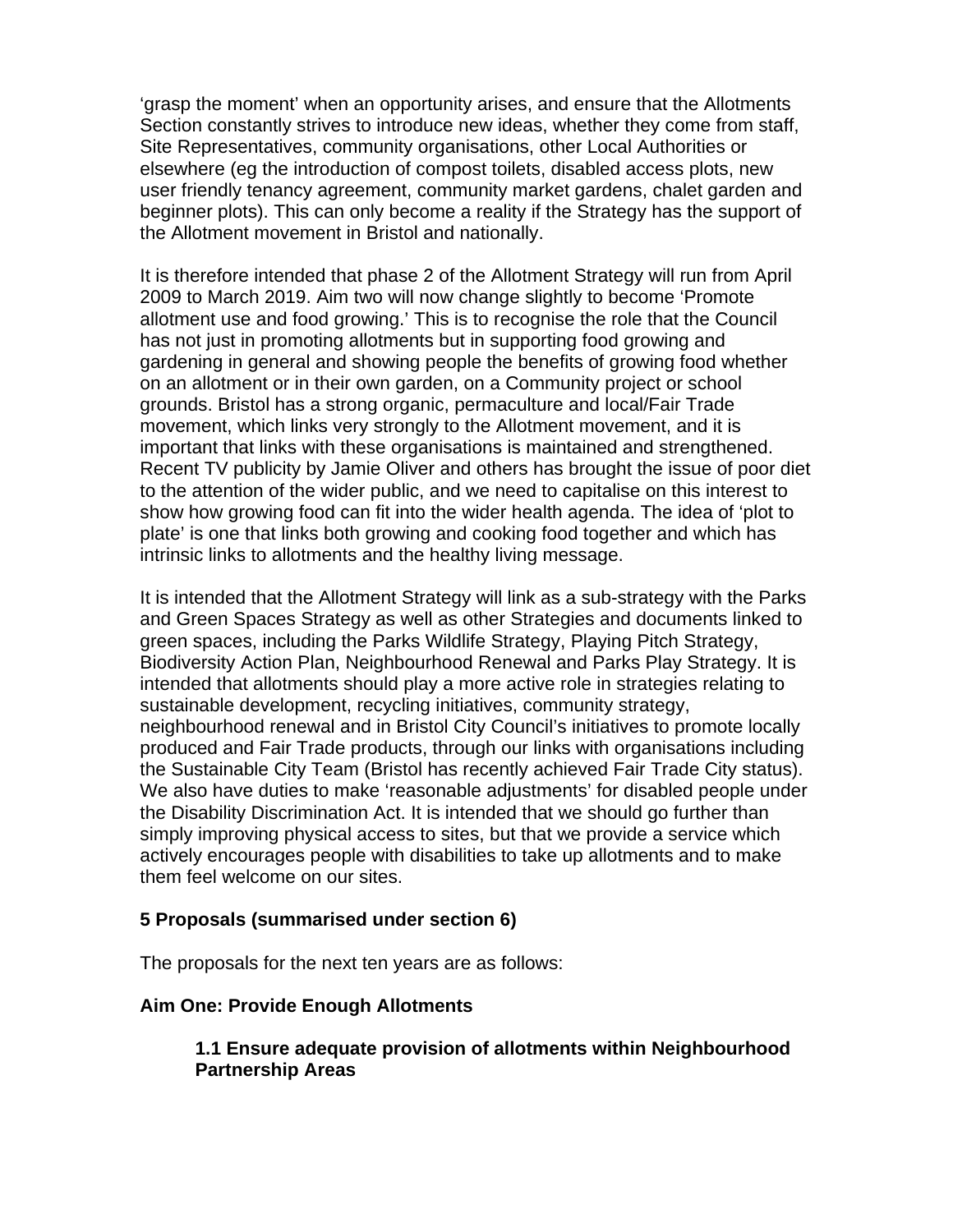The provision standard that we aim to provide is a minimum of 7 plots per 1,000 population in any Neighbourhood Partnership Area, with all residential areas being within 3/4 mile of an allotment site. The 1999-2004 Allotments Strategy set out this standard as a minimum of 7 plots per 1,000 population in any ward. It is considered that using Neighbourhood Partnership Areas is a better way of calculating this provision as the boundaries of Neighbourhood Partnership Areas follow more closely physical barriers that may prevent people travelling to an allotment site. It is intended to continue to look at ways of providing allotment sites in Neighbourhood Partnership Areas with less than 7 plots per 1,000 or where there are no allotments within 3/4 mile of a residential area by foot, or where existing sites have waiting lists. Calculations allow for barriers such as main roads or railways, rivers, canals etc. This may be achieved by creating sites in conjunction with the Parks & Green Space Strategy as part of parks improvements, as well as from land surplus to the requirements of other Council departments. It is hoped that this will enable land to be utilised internally within the Council that may otherwise have been earmarked for disposal. It must be accepted, however, that this may not be achievable in some districts where land is at a premium. Nonetheless, it remains an aspiration to achieve when opportunities arise. We also intend to work with developers, planning officers and other Council departments to ensure that new allotments are included within new developments, especially in areas where allotment land has been lost to development. In addition, it must also be recognised that even Neighbourhood Partnership Areas do not exist in isolation, and that where a Neighbourhood Partnership Area has well above 7 plots per 1,000 population, it will be providing allotments to adjacent areas which may have less than 7 plots per 1,000 population nearby. This may mean that those Neighbourhood Partnership Areas do not need more allotments, but also that this provision must be taken into account when deciding whether or not land is surplus.

#### **1.2 Transfer under-utilised sites to alternative or temporary uses**

Vacant land not defined as surplus will continue to be utilised for other revenue generating purposes permitted under the Allotments Acts, such as grazing or community uses, ensuring that it is held as a 'land bank' for potential future allotment use. A study will be undertaken to identify the types of uses on allotments and the areas of land available to be transferred to alternative uses. Surplus and under-utilised sites will continue to be transferred to alternative uses. In particular, land will be taken out of allotment use that is not deemed suitable as allotments because of the following reasons:

- Flooding.
- Poor soil.
- Shade from trees.
- Badger setts and other wildlife habitats.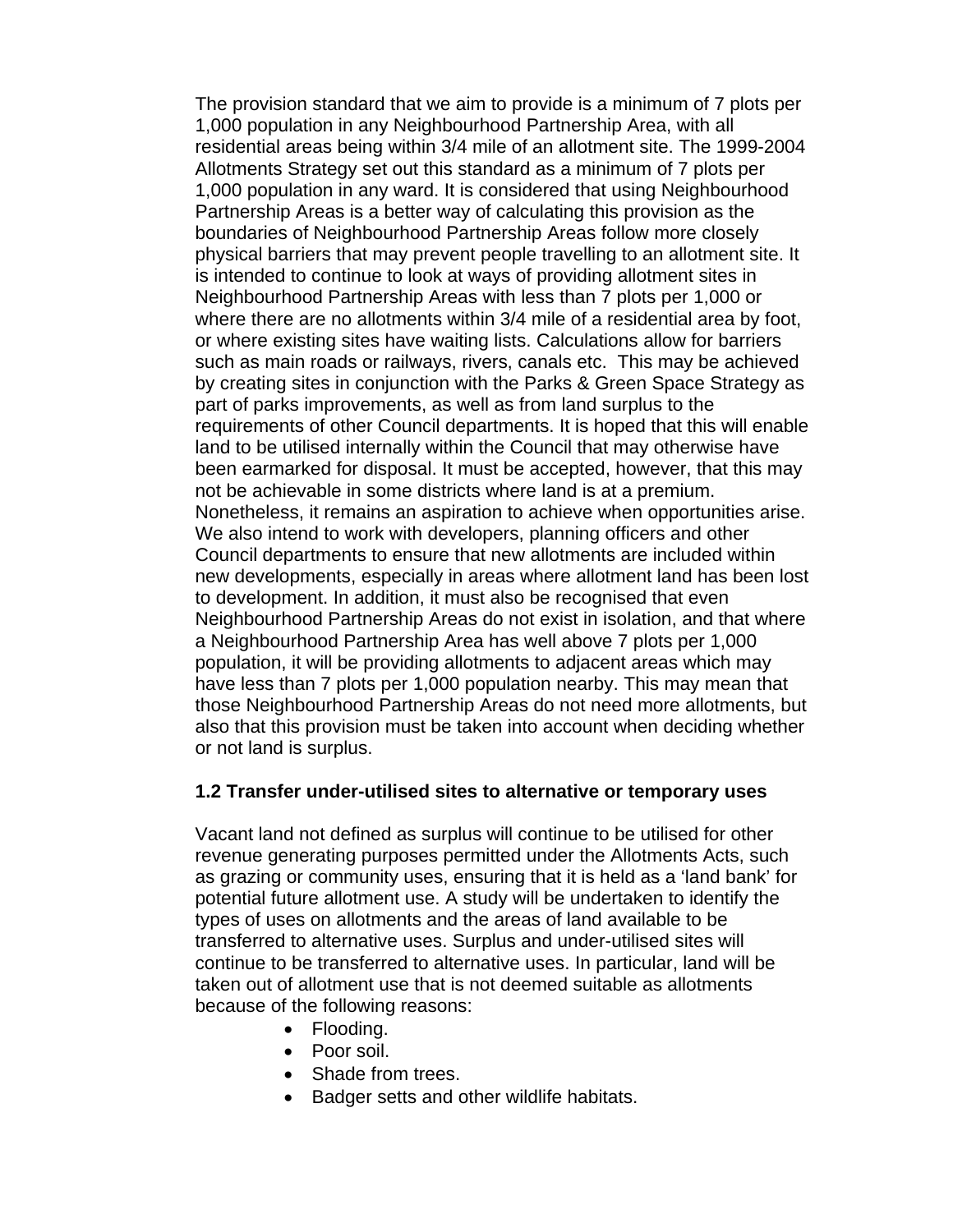Alternative uses for such land could include:

- Wildlife/conservation areas.
- Willow growing/biomass.
- Forestry.
- City farms.
- Open space.
- Grazing.
- Smallholdings.
- Growing shrubs/plants for the City's parks and open spaces.

It is hoped that, where there are other areas of a site still under cultivation as allotments, the allotment tenants can continue to be actively involved in the management of the part of the site taken out of allotment use. We will not expect existing tenants within such an area to move plots, it is intended that we can work around existing tenants in this situation. Legal advice will be sought as to which of these uses will require Secretary of State consent and which will be deemed as temporary uses under the Allotments Acts, as it is intended that suitable vacant land will act as a potential land bank for future allotment growing. When a site has 6 or more people on its waiting list for allotments, any allotment land in the area used for temporary uses will be transferred back to allotments if there is no alternative vacant land nearby (it is a requirement of the Allotments Acts 1908 that an allotment authority must consider providing allotments where there are 6 people or more requesting to rent allotments). Any allotment site regarded as surplus may be considered as potential green space land if the Parks and Green Spaces Strategy highlights a need for open space in that area, so that land could be transferred in both directions between public open space and allotments use. There are also a number of areas of former allotment sites that have not been used as allotments for many years. These will be considered for disposal in order to generate income to continue the improvements to allotment sites, but only if deemed to be surplus under the definitions of this Strategy, and where there is still a 'Land Bank' of vacant land nearby to allow for future take-up.

The issues to consider when considering a site for an alternative use include:

- Legal issues.
- Accessibility (especially general public access).
- Management responsibility.
- Funding.
- Reversibility of alternative uses (ie requirement for Secretary of State consent).
- Public desire for the alternative use versus need for allotments.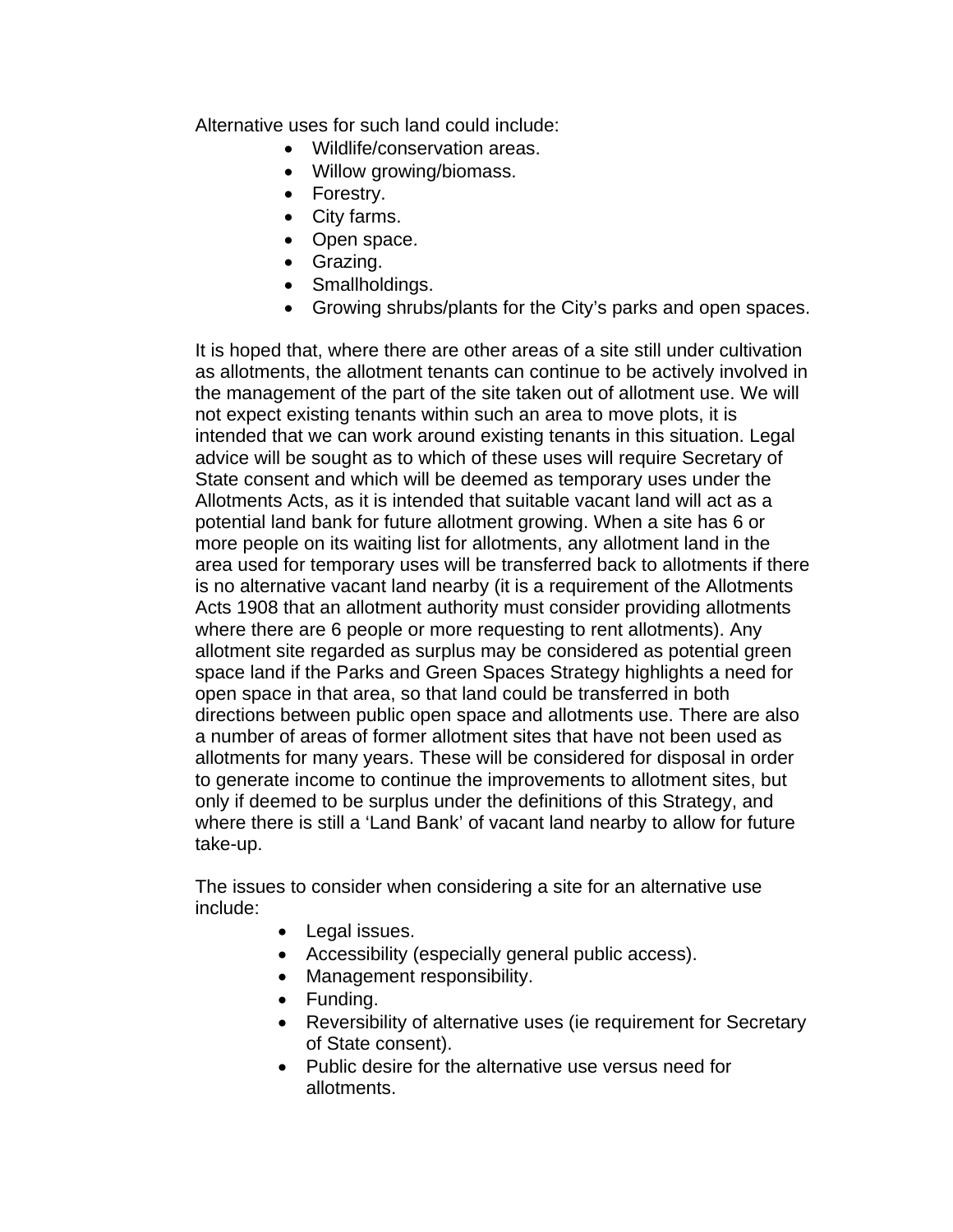The above issues will need to be considered whenever considering a site for an alternative use. It is important to remember that some uses (eg open space or wildlife) may in theory be reversible, but in practice this may not be so easy, and we may therefore consider that Secretary of State consent should be sought to prevent future conflicts of interest from occurring.

### **1.3 Work with other Council Offices**

The Council's Housing Offices manage many areas of vacant land, including temporary former allotment sites. Although most are land-locked sites that are no longer considered suitable for allotments due to a lack of access, it remains an aspiration to continue to work with Housing Officers to transfer land to Bristol Parks to manage as allotments, in areas where there is a shortfall in allotment provision or where a demand for allotments cannot be met by current provision.

#### **Aim Two: Promote Allotment Use and Food Growing**

#### **2.1 Encourage diversity of tenants**

The table below shows the ethnicity of allotment tenants on sites directly managed by the City Council, by percentage:

| Asian          | 0.9%  |
|----------------|-------|
| <b>Black</b>   | 3.2%  |
| <b>Chinese</b> | 0.04% |
| White          | 54.3% |
| Combination    | 0.8%  |
| Other          | 0.8%  |
| Not known      | 40%   |

Of those whose ethnicity is known, the age range is as follows (the figures highlighted in bold and marked with an asterisk (\*) are below the overall average percentage at the bottom of the table). Source 2006:

|                                  | Age 16-30 | Age 31-50 | Age 51-64  | Age 65+   |
|----------------------------------|-----------|-----------|------------|-----------|
| Asian                            | $0\% *$   | 27.8% *   | 66.7%      | 5.6% *    |
| Black/African/Cari 0% *<br>bbean |           | 16.7% *   | $31\%$ *   | 52.4%     |
| Chinese/S E Asian 0% *           |           | 100%      | $0\%$      | $0\% *$   |
| White/                           | 7.6%      | 53.1%     | 30.3% *    | $9.1\%$ * |
| European                         |           |           |            |           |
| Combination                      | 22.2%     | 66.7%     | $11.1\%$ * | $0\% *$   |
| Age range of all                 | $7.7\%$   | 50.1%     | 31.2%      | 11%       |
| tenants (for<br>comparison)      |           |           |            |           |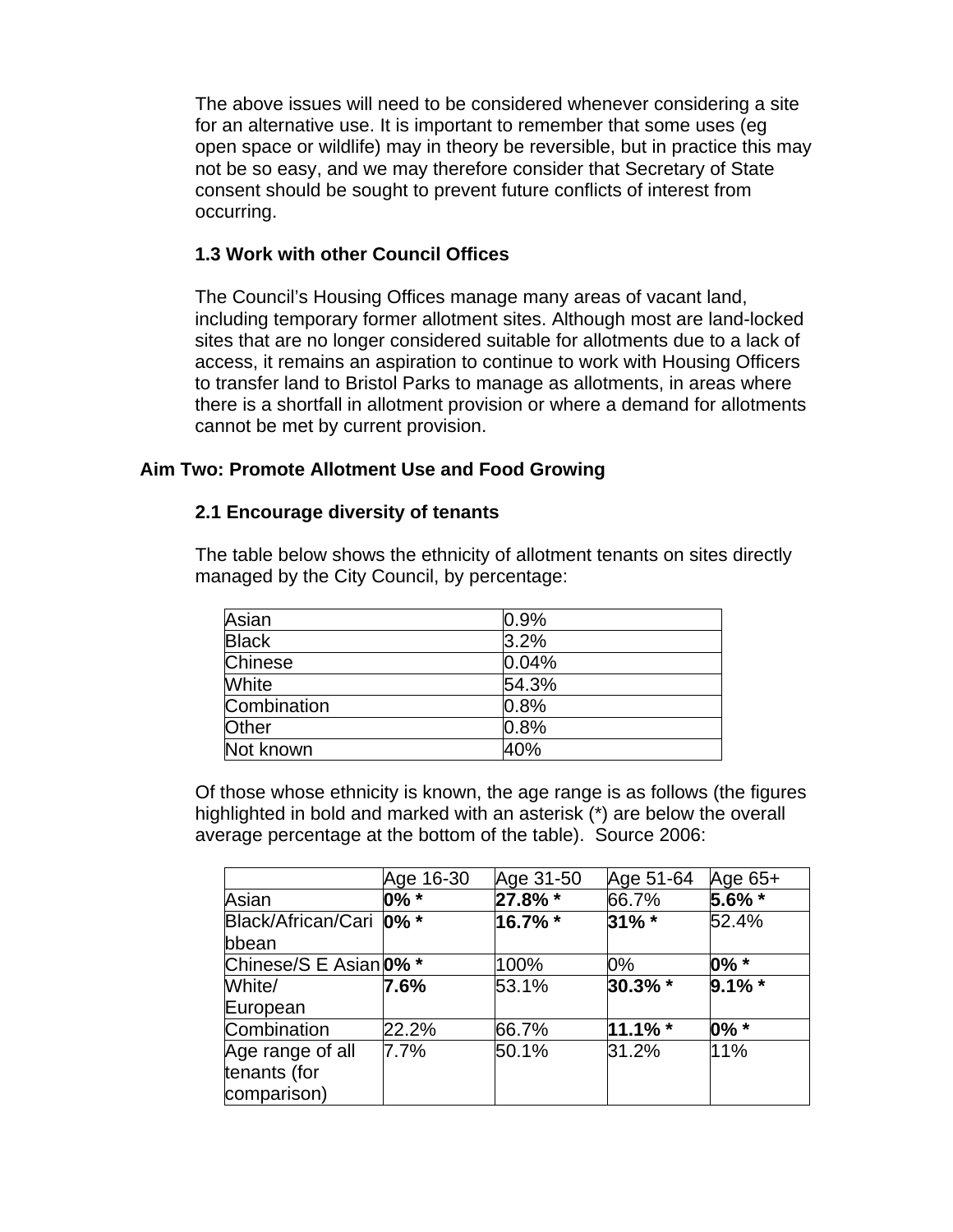This table shows, therefore, that whilst there are now more allotment tenants under 50 than over 50, the majority of black and Asian tenants are still over 50, whilst white and mixed race tenants are more likely to be under 50. The very low number of Chinese/S E Asian tenants means that these statistics for this ethnic group are not statistically significant, though it does highlight a low overall take up among this ethnic group. These figures highlight the fact that more does still need to be done to encourage younger people from ethnic minority communities to take up allotments, especially as it is well known from recent studies that these groups often suffer higher levels of heart disease and other health problems than the national average, and this is often related to diet and exercise which could be improved by allotment gardening. It is intended that we will develop an Equalities Action Plan for allotments which will seek to find initiatives to work with Black and Minority Ethnic (BME) communities to find ways of promoting allotments to these groups. In addition, we will contact other Local Authorities (e.g. Birmingham and London Boroughs) where projects have successfully improved involvement in food growing by underrepresented minority groups.

The table below shows the percentage of women and men renting allotments on direct managed allotment sites in Bristol:

| Men                | 63%   |
|--------------------|-------|
| Women              | 34.5% |
| Shared male/female | 2.5%  |

The demographics of allotment users have changed dramatically over recent years. The traditional image of allotment tenants used to be one of elderly white working class males. Over a third of Bristol allotment tenants are now women or couples, many of them with families, and this trend seems to be continuing, whilst the number of ethnic minority tenants overall is relatively high compared with participation in many leisure activities. Many new tenants are young professional men and women who have concerns about what they and their families are eating, with a strong move towards organic food and sustainable living. Nonetheless, there is still room for improvement, with a majority of younger tenants tending to be from white professional backgrounds, and there is a poor take up among those living in Areas of Deprivation where the need for improved health, fitness and diet is most acute. Allotments in Redland now have over 150 people on the waiting lists, whilst in Knowle West, Speedwell and Hartcliffe there are still vacant plots. Few tenants declare themselves as disabled, and impairments such as arthritis and mobility problems are often cited as reasons for older tenants vacating plots. The Disability Discrimination Act requires the Council to make reasonable adjustments to improve access to its facilities by disabled people. This can include footpath improvements or vehicle access, but it can also involve simpler adjustments such as a gate that is easier to open, or a handrail alongside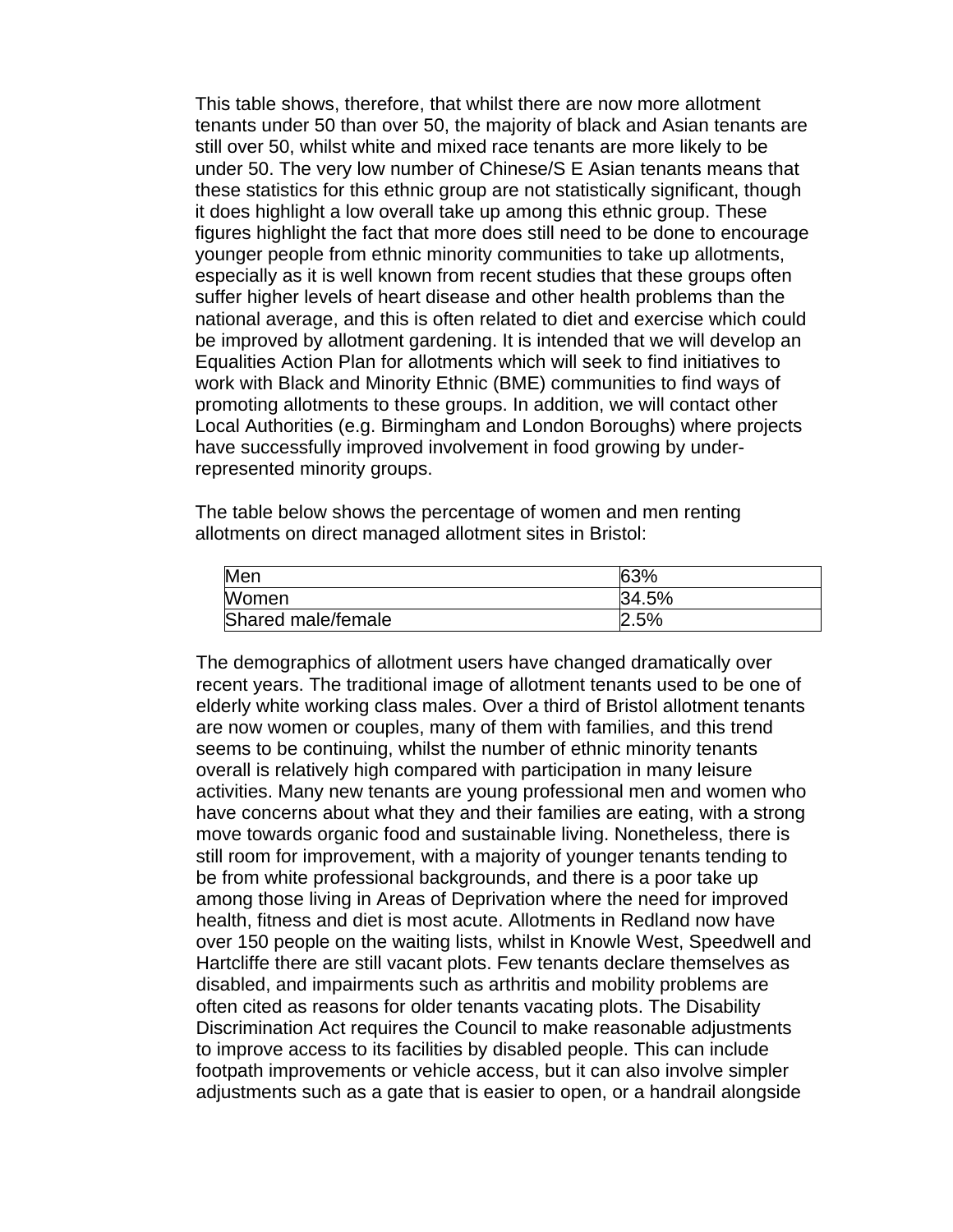a slope, or better information for partially sighted people. Changes to single-plot infrastructure on a needs-basis can help to maintain the Disabled person's tenancy and their independence as a Disabled person, whilst it is well known that food growing can be a means of improving one's self-esteem, physical and mental health. Anecdotal evidence suggests that where adjustments are not made for individual Disabled tenants there is consequently a high drop out rate. Clearance of neglected plots can also help people with disabilities to get started on plots. It is intended, therefore, to address these issues in the following ways:

- To continue to find innovative ways of promoting and advertising allotments locally, especially in areas of poor uptake.
- To promote the health benefits of allotment gardening, especially to disabled people and the pre-retirement age group.
- Encourage allotment sites to have 'open days' when members of the public can visit allotment sites.
- Ensure letting reps are kept regularly informed of plot vacancies so that they can quickly re-let them.
- To work in closer partnership with schools, colleges, Health Authorities, doctors surgeries etc to promote allotments and encourage allotments to be used as an educational resource, as well as giving assistance to schools to develop vegetable plots in their own grounds where appropriate, and to encourage the growing of food to provide healthier school meals.
- To offer plots free of charge to schools and continue to promote the Best School Plot competition.
- To continue to work with more community groups, especially in areas of poor uptake (eg Knowle West, Hartcliffe, Lockleaze) to encourage food growing in areas where it is widely acknowledged that issues such as poor diet, lack of exercise and obesity are most acute.
- To support and attend events organised locally on allotments to promote the image of allotment gardening.
- To improve participation by disabled people by creating a network of accessible plots across the City, with the following facilities:
	- 1. Raised beds.
	- 2. Wide paths.
	- 3. Water supply.
	- 4. Accessible shed.
	- 5. Vehicle access.
- The above will be in addition to making sites more physically accessible generally. We will install the accessible plots on one site per year over the five years of the Allotment Strategy, dependant upon the suitability of the site (in terms of levels and access) and the demand for accessible plots.
- To work with the Knowle Northern Slopes initiative to improve the demonstration plot at Knowle West Health Park, on which organic gardening courses can be organised. This is intended to improve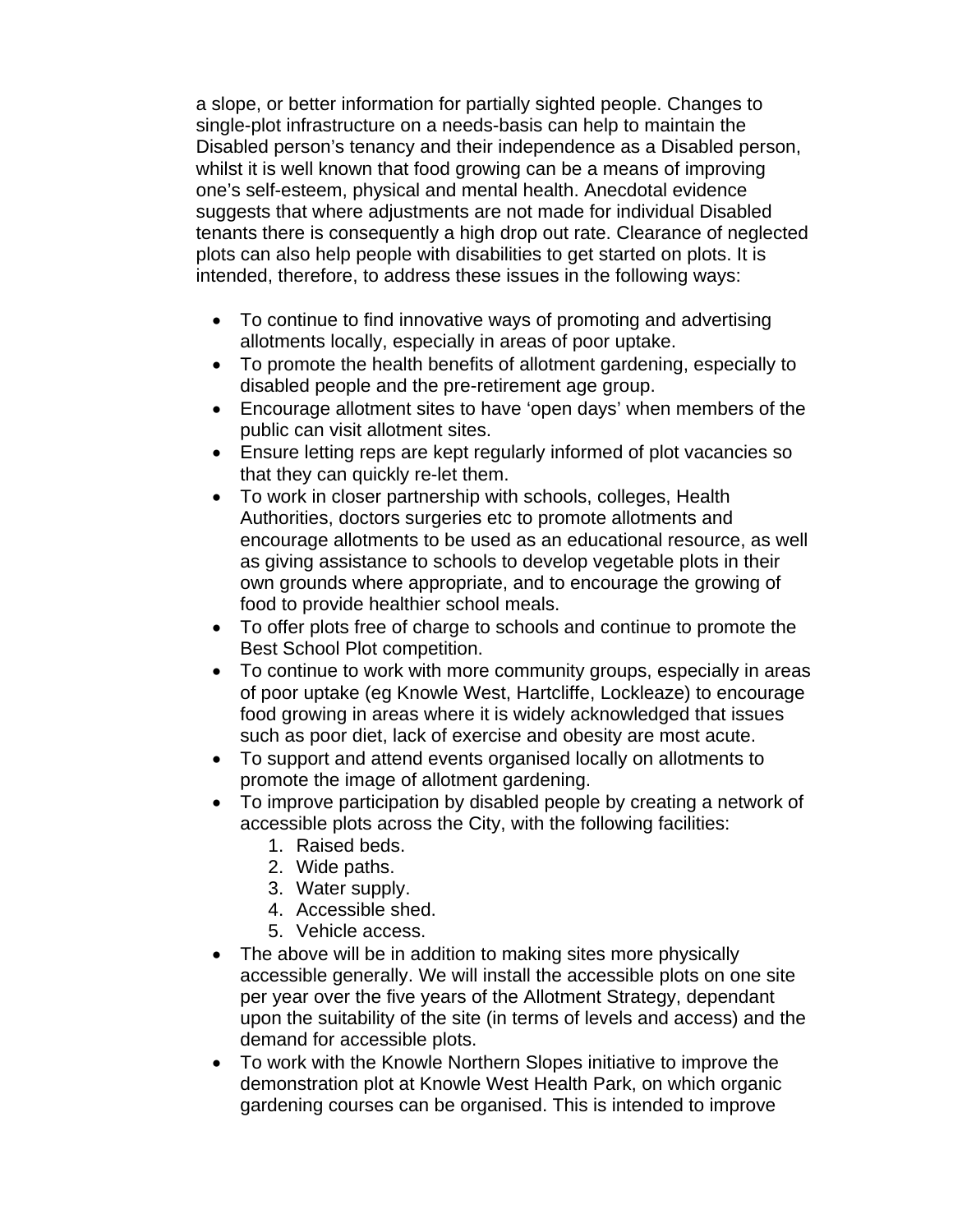allotment uptake in this area where many plots and sites are underutilised.

- It is intended to look at ways that the Allotments Team can promote gardening outside allotments, and give general gardening advice where possible.
- Make adjustments on request for individual tenants who have disabilities to enable them to more easily cultivate their plot. This may include re-siting a shed or making an adjustment to a gate, for example.
- Promote the health and therapeutic benefits of allotment gardening.
- To establish an Equalities Action Plan for Allotments, which emcompasses the above.

## **2.2 Improved maintenance by Improving Funding for the Allotment Maintenance Operative**

Maintenance is an issue that has been highlighted as an issue in previous tenant surveys. This is particularly true with regard to overgrown and neglected plots. Many new tenants are put off by the poor state of vacant plots. We have therefore re-introduced the Allotment Maintenance Operative, a person with a vehicle and tools, to maintain allotment sites, since autumn 2005. Typical work carried out is the maintenance of paths, hedges, vacant plots etc, with clearance of derelict vacant plots carried out during the winter months. The Allotment Maintenance Operative is be partly funded from the £10.00 per annum above inflation rent increase agreed by the Cabinet for 2010 and 2011, partly from existing budgets currently used to employ contractors, and will be partly funded from the Life Cycle Fund created from the interest generated by Capital receipts. This will be used to make the Allotment Maintenance Operative sustainable as well as to continue to employ additional office staff to provide a quality Allotments Officer service. It is intended that the Allotment Maintenance Operative will enable the promise made in the 1999 Strategy of 'freedom from overgrown plots' to be implemented, and continue to improve the working relationship with tenants and site representatives on the ground.

#### **2.3 Ensure retention of new tenants**

Retention of new tenants is a problem that has been cited on many sites. The following table shows the percentage of tenants who took on plots from 1 January 2003, who had since vacated as of April 2005:

| No of new tenants | No of new tenants Percentage of new |                                                                         |
|-------------------|-------------------------------------|-------------------------------------------------------------------------|
|                   |                                     | taking on plots since still on plots in April tenants in column 1 still |
| 1 January 2003    | 2005                                | on plots in April 2005                                                  |
| 1107              | 812                                 | 73.4%                                                                   |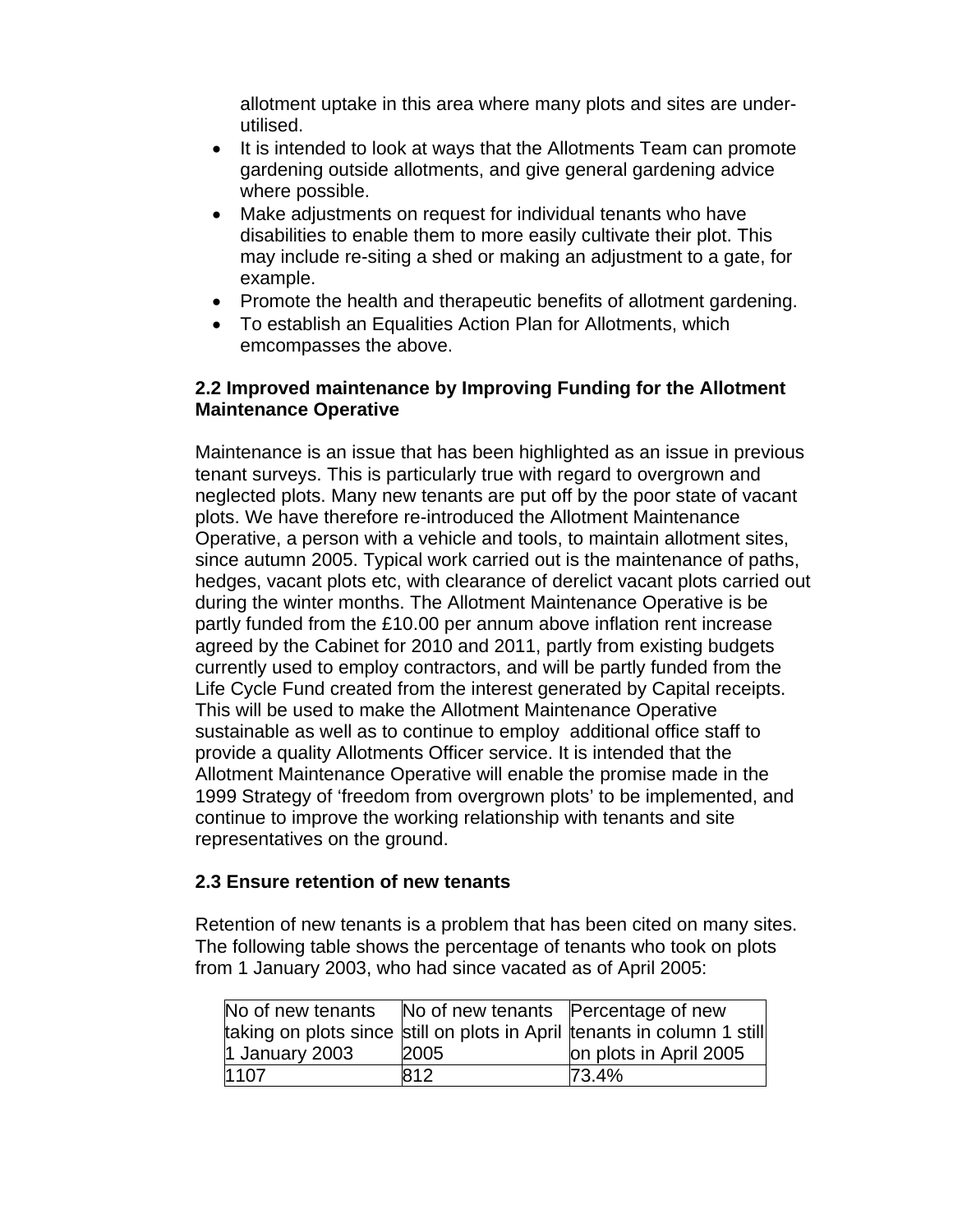Although the retention rate is therefore quite good, this also means that just over a quarter of new tenants since 1 January 2003 had vacated by April 2005. Tenants who leave after only a few months gain little benefit from their experience, as a previously neglected plot can often only really become productive in the second and subsequent years of cultivation. In addition, plots that have initially been cleared soon become overgrown again, the expense of clearing and rotovating the plot having been wasted, whilst the amount of administration work involved in constantly processing vacations and new applications creates excessive workloads for allotment staff. It is therefore proposed to carry out 'exit surveys' of tenants vacating plots on a selection of sites including those with and without site representatives, allotments associations and community groups to find out how tenants can be retained for longer. This will enable new initiatives to be developed to help tenant retention.

Anecdotal evidence shows that the reasons why new tenants leave can include the following:

- Lack of knowledge of how to grow food.
- Crops destroyed by pests and diseases.
- Difficulty in clearing and cultivating an overgrown plot (especially removal of previous tenant's rubbish).
- Attitude of some other tenants may be off-putting to younger tenants (particularly on some more traditional 'older male' dominated sites).
- Security/vandalism.
- Lack of time.
- Move away soon after taking on plot.
- Personal or family problems.
- Cost (both of the rent and the seeds, materials etc needed).
- Poor service/service did not meet their expectations.
- People may feel that they are made to feel unwelcome on a site or a part of a site because they are from an ethnic minority, a woman, because of their sexual orientaion or because they are from a different age group to the majority of tenants.
- A person may feel unwelcome because they use different gardening methods to the majority of tenants.
- Access problems.
- Lack of a shed on the plot.
- Groups of disabled people or people with mental health problems may be made to feel unwelcome because of the perceived fear or prejudice of other tenants.

Bad experiences, particularly when someone is new to gardening can make them demoralised, considering that it is not worth the effort. There are many cases where take up has improved dramatically on a site, to be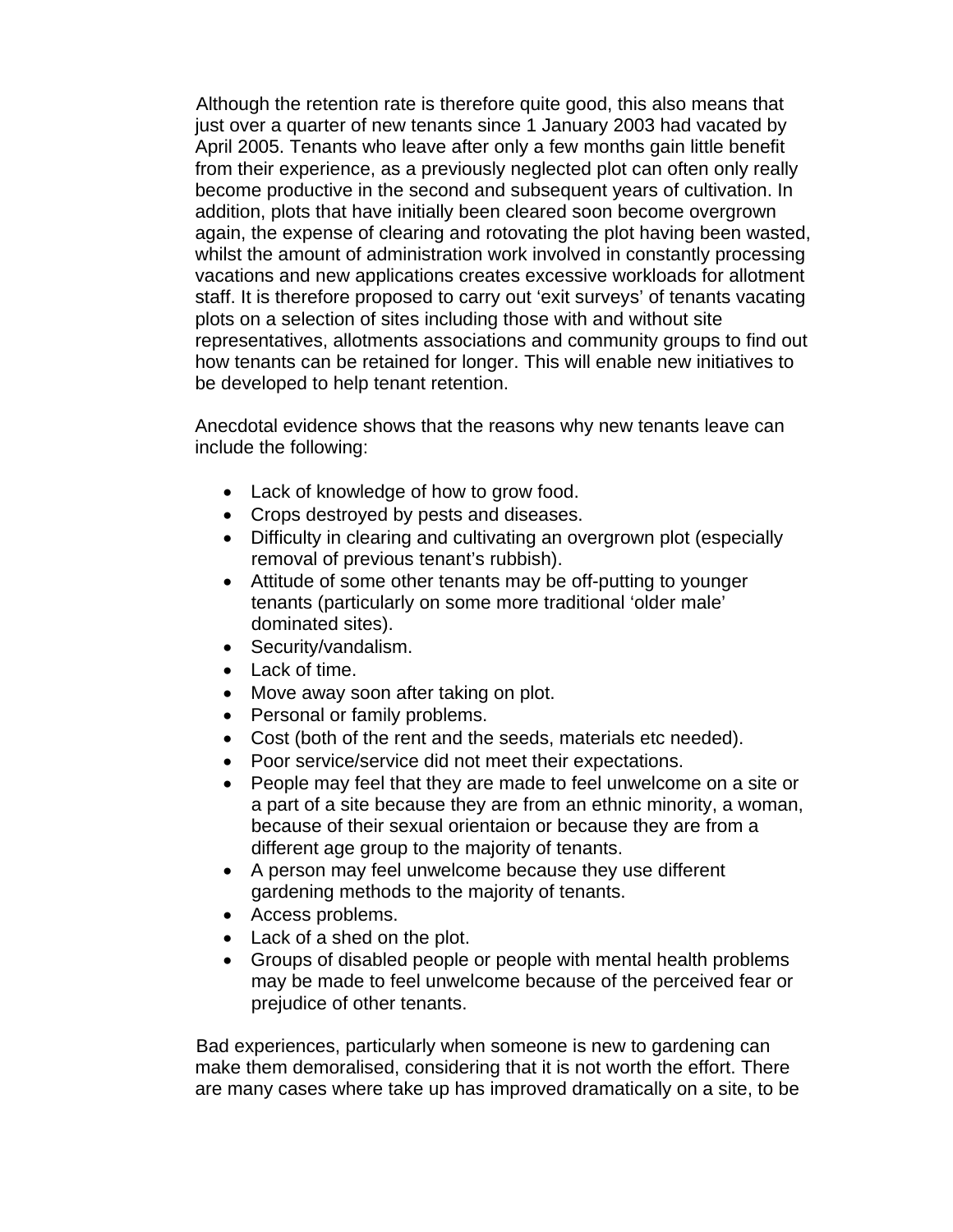followed by a spate of vandalism and anti-social behaviour, leading back to a rapid decline in tenancies. Sometimes factions can develop on sites because of disputes over a variety of issues, which can lead to a very 'bad atmosphere' on a site. This can lead to tenants giving up because they do not wish to be involved in 'allotment politics'.

Although some of the above factors may be outside of the control of the Council, ways of improving retention of tenants can include the following:

- Clearing and rotovating vacant plots for new tenants.
- Giving support and advice to new tenants (eg tenants packs which we provide to all new tenants and a regular newsletter to all tenants) and ensure (via site reps) that new applicants are made aware of the high time commitment to renting an allotment plot to enable them to make a reasoned judgement as to whether they can manage an allotment.
- Ensuring that all sites are secure.
- Having site representatives on as many sites as possible to provide help and advice.
- Ensure good access.
- Making all tenants aware of their responsibilities towards others, including making it clear that those who harass others can face eviction.
- Offer only half or smaller plots to new tenants on all sites and publicise this fact.
- Ensuring that discounts are available for people on low incomes.
- Encourage the formation and development of allotments associations who can provide seeds, compost etc to members at discounted prices and provide advice and support.
- Continue to fund and support gardening courses aimed specifically at new allotment gardeners.
- Publicise any new local short gardening courses to new tenants via tenant packs.
- Encourage schools to become involved in food growing to ensure that people have a basic knowledge of food growing from an early age.
- Set up a 'buddy' system on sites whereby experienced gardeners can mentor and give advice to new tenants.
- Change the enforcement procedure for newly tenanted plots to allow more time to initially cultivate the plot (see below).
- Remove rubbish for new tenants if it is deemed to be too much for them to remove.

Discounts for tenants on low incomes and for those who take on overgrown plots are already available, as are half and smaller size plots. Tenants packs are given to all new tenants which include an organic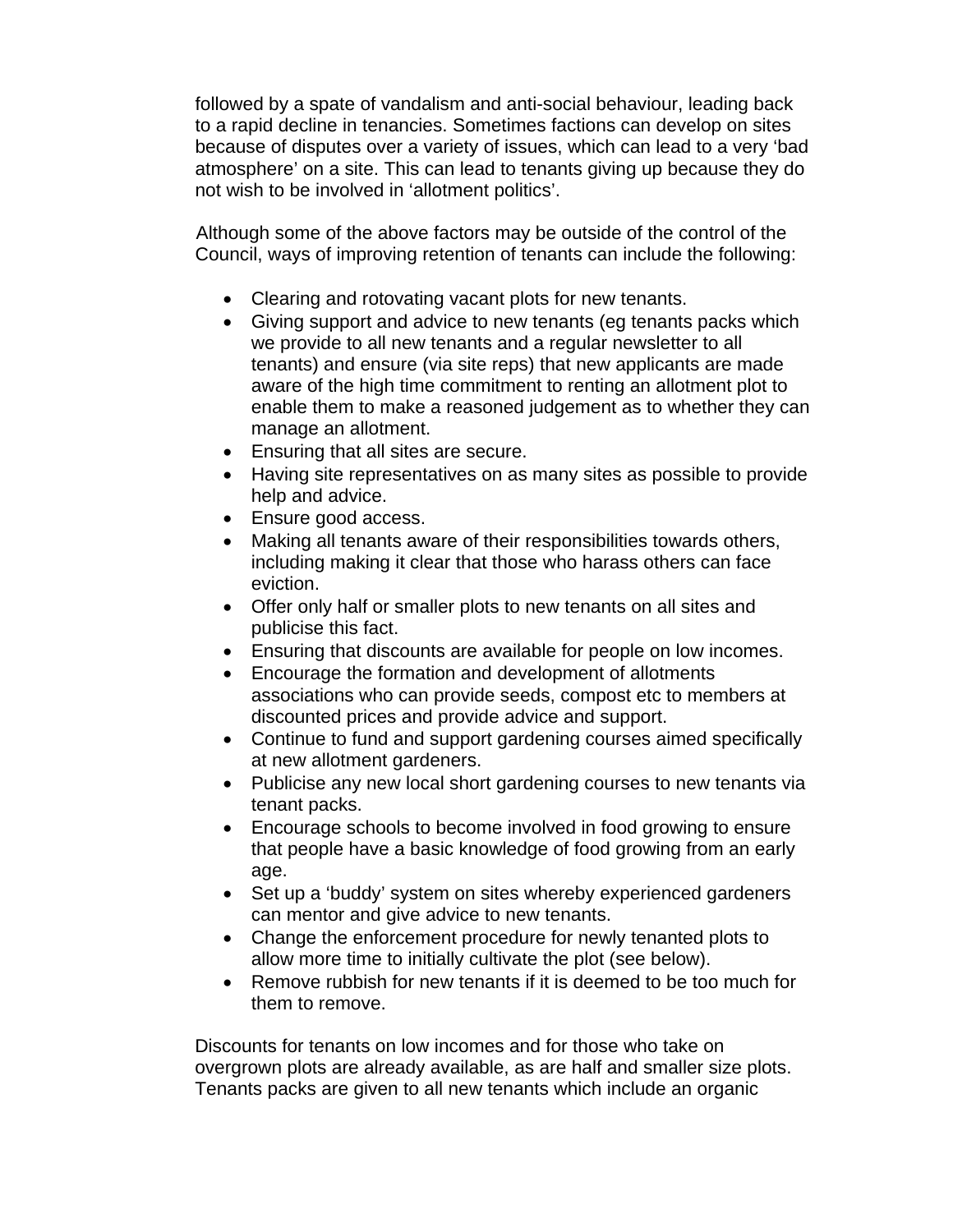gardening book, free packet of seeds, various advice leaflets, newsletter and discount forms. A programme of plot clearance in 2003 proved very successful in attracting new tenants (tenancies rose by over 4% in one year), and it is hoped that improved maintenance and a plot clearance programme by the Allotment Gang will help with tenant retention. The surveys will enable us to look at any further ways we can encourage new tenants to stay on plots.

It is intended to review the enforcement procedure for tenants who have recently tenanted a plot. Currently the plot must be 75% cultivated after 3 months of tenancy. The new procedure will be as follows:

- 50% of the plot must be cleared within the first 3 months, with 25% cultivated, dug or cropped.
- 75% of the plot must be cleared within 6 months with 50% of the plot cultivated, dug or with crops.
- 75% of the plot must be fully cultivated within 1 year.

In addition, we will ensure that enforcement takes place where rubbish is brought onto plots, including charging tenants for its removal in extreme cases.

## **2.4 School Food Growing Initiatives**

Recent publicity by Jamie Oliver and others has highlighted the issue of poor diet amongst schoolchildren. Government funding has been made available to improve school meals and to improve awareness of the links between diet and health among young people. We intend to work more closely with schools to encourage the growing of fruit and vegetables by schools, whether on allotment sites or on the school premises. There are already a small number of successful school growing projects, including Florence Brown School which has a successful growing project in its grounds, whilst many schools such as Hillcrest Primary and Speedwell Nursery have vegetable plots within the school grounds. The popularity of the Schools Allotment Competition has shown that many schools are already taking up this challenge, and it is intended to continue this competition in future years.

#### **Aim Three: Good Administration**

#### **3.1 Update allotment procedures**

The allotment procedure manual will be updated to ensure that the current procedures are correctly documented. In particular, it is intended to update the following procedures:

• Reduction of the number of reminder letters being sent out before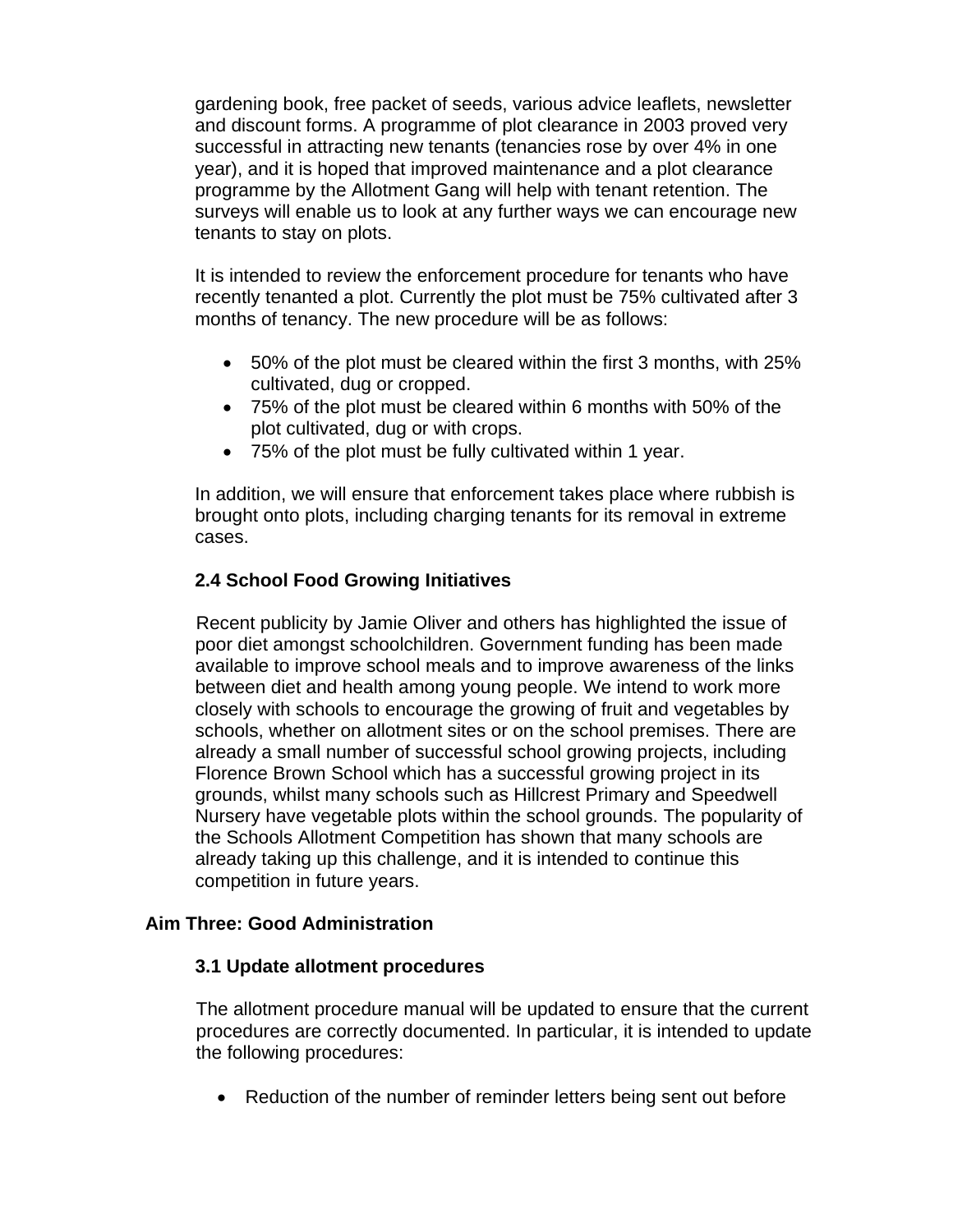issuing Notice to Quits for non-payment of rent, to ensure that nonpayers are evicted more quickly.

- The discount application window of June to September will now be strictly enforced to reduce the time and cost of administering credit notes for discounts after invoicing.
- The Council have introduced a 'three strikes and you are out' rule for tenants who persistently receive Notice to Remedy letters for noncultivation. Any tenant receiving 3 Notice to Remedy letters on one plot within a 3-year period is automatically given a Notice to Quit their allotment (subject to inspection of the plot by an Allotment Officer), which will not be rescinded other than in exceptional circumstances. This was supported by the Allotments Panel on 6 September 2005 and implemented as from 2006.
- Introduction of a separate agreement for persistent problem tenants to sign (eg agreeing not to have bonfires, harass others or bring rubbish onto a site). Failure to abide by the agreement would lead to an automatic Notice to Quit.
- Ensure that there is a procedure for complaints and disputes that includes the Council's 'Fair Comment' procedure and more effective use of the Allotments Appeals Panel where appropriate.

## **3.2 New tenancy agreement**

The new tenancy agreement (see Appendix D) was introduced during 2005, to update the rules and make the tenancy agreement more relevant and easier to read and understand. Site representatives, allotment associations, the Allotment Panel and the Council's legal section have all been consulted on the new agreement. The new tenancy agreement includes the following clauses regarding issues that have been a cause for complaint over many years:

- Tenants who have persistent smokey bonfires can be evicted.
- Banning the use of carpets.
- Ban bringing rubbish onto sites.
- Keeping dogs on a lead and not allowing them to stray onto other plots.
- Tenants who harass others can be evicted.

#### **3.3 Quality assurance**

As part of Neighbourhoods and Parks & Estates, it is intended to persue Quality Assurance Accreditation such as Customer Service Excellence to demonstrate our commitment to improving our service and customer satisfaction.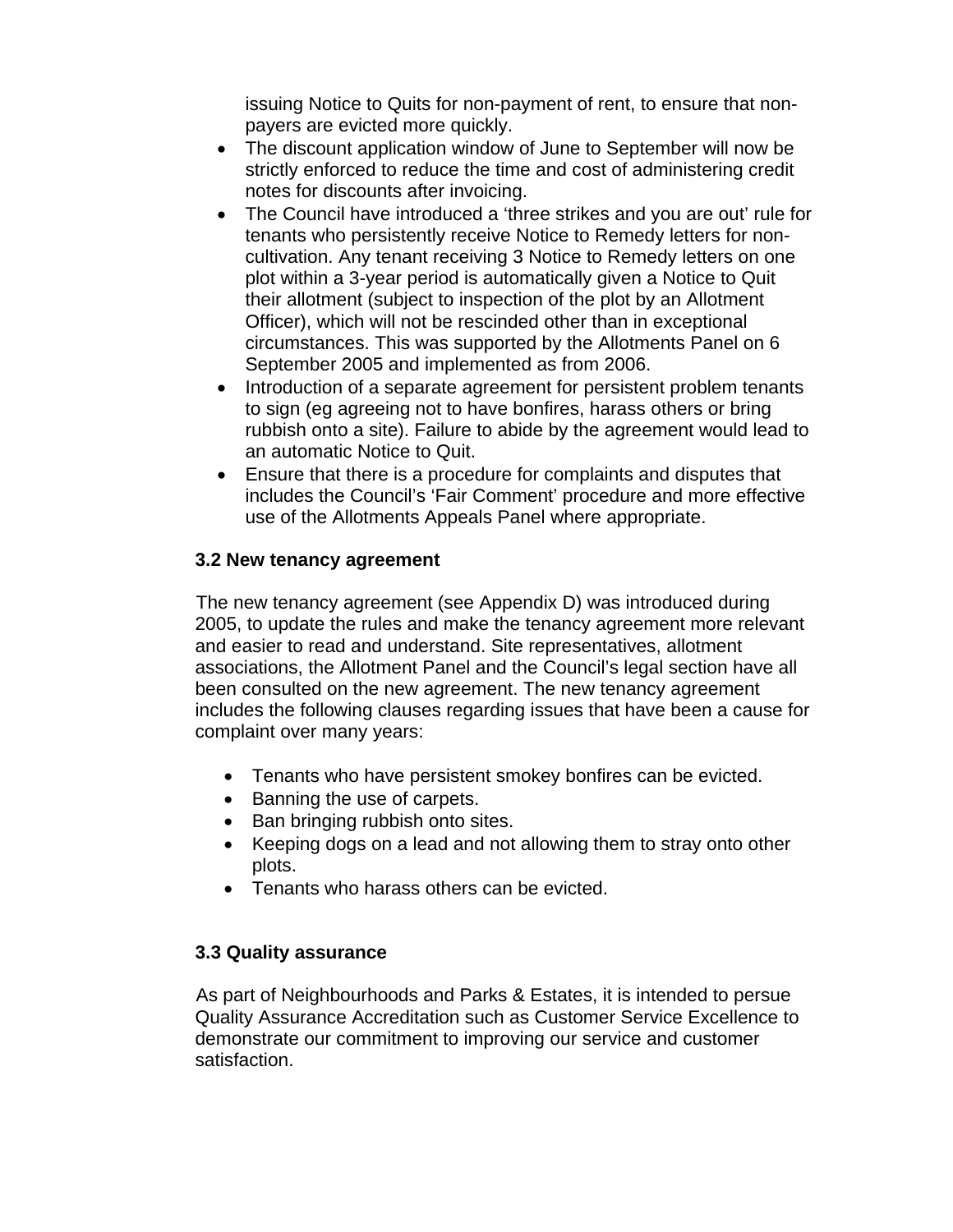## **3.4 Site representatives and devolved management**

It is proposed to continue to improve the relationship between the Allotments Office and site representatives and associations by carrying out the following:

- Attend Leasing Association General Meetings.
- Hold at least one Site Representatives Forum meeting per annum.
- Hold one Allotments Annual Review Meeting for all tenants.
- Advice will continue to be given to encourage non-leasing associations to become leasing associations where they show a wish to do so, and to encourage new associations to develop where there are currently none (ARI can provide advice on this).
- Leasing associations will be encouraged to become full-managing (peppercorn) associations.
- Site representatives will continue to be encouraged to carry out maintenance on our behalf.
- Tenants will be encouraged to become site representatives on sites where there are currently none, with the aim of at least 90% of sites having a site representative by 2019.
- A site representatives Code of Conduct will be introduced that incorporates issues such as health and safety, their duties, harassment, anti-racism etc.
- The Capital Investment Programme will continue to include leasing association sites, and will involve detailed consultation with the associations on the requirements of their sites.

# **3.5 Health and safety**

Bristol Parks & Estates is currently reviewing its procedures for risk management and is working on an integrated Health and Safety Action Plan, which includes allotments. It is proposed to continue to improve Health and Safety, both for tenants, volunteers and staff by carrying out the following:

- Risk assessments for all hazards and activities, especially those involving powered tools and machinery.
- Further investment on sites where it is most needed to improve security, paths, handrails etc and removal of hazardous rubbish (and take action against those who dump it).
- Training and advice is now being given to individuals (including site representatives) who carry out maintenance work on allotments and who work with volunteers so that they are fully conversant with health and safety requirements.
- Measures taken to minimise the level of risk involved.
- Ensure that tenants are made aware of their own 'duty of care' (via the Growers Grapevine newsletter), and that they are responsible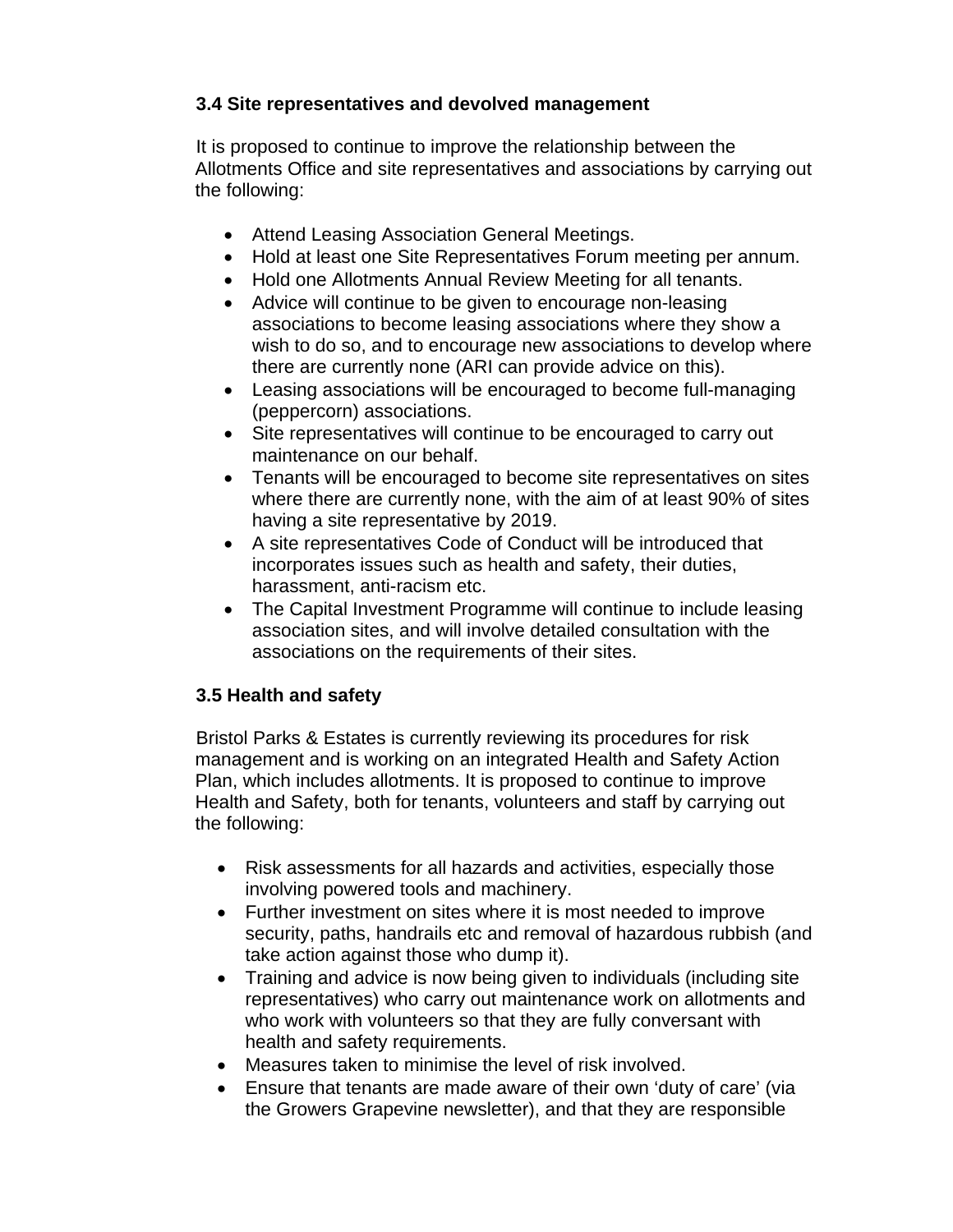for their own Health and Safety and that of others when on their plot.

#### **3.6 Tenant surveys**

Further tenant surveys will be undertaken to find out where the allotment service is improving and where the service is still in need of improvement. Tenant surveys were undertaken in 2000 and 2001, so new surveys carried out now will give a useful comparison between then and now. It is intended that there will be options for a paper and online survey.

## **3.7 Applying for allotments online**

To make it easier to apply for an allotment, it is intended to improve mapping of our sites through creating links between the GIS mapping system and the Colony computer system. This will be linked to the allotments section of the Council's website. Tenants would then be able to select a vacant plot on the website and apply for it without actually needing to telephone the Allotments Office. This may help to resolve problems that some people have faced when trying to get through to the Allotments Office during busy periods. This 'Colony Online' system has been implemented in 2008.

#### **3.8 Tenants who occupy multiple plots and tenants who live outside Bristol**

High demand for allotments means that some areas of Bristol now have waiting lists of over 12 months for a plot. New applicants are already limited to a maximum of a half size plot, with the option of upgrading to a full plot if they cultivate the half plot successfully. However, in the past, when most sites had vacancies, there was no limit on the number of plots that a tenant could occupy, nor were tenancies limited to Bristol residents. This means there is a small number of tenants that occupy several plots. In addition there are some plots, especially in outlying areas, which are let to people living outside the City.

In order to reduce waiting lists, it is proposed to develop a policy with regard to tenants who occupy more than one plot, and those who live outside the City, in areas of highest demand. Consultation will be carried out to determine whether or not this policy should be applied retrospectively to existing tenants or to new applicants only**.** 

#### **Aim Four: Environmental Sustainability**

#### **4.1 Develop links with other organisations promoting local food and food growing**

The urban nature of Bristol means that community food projects on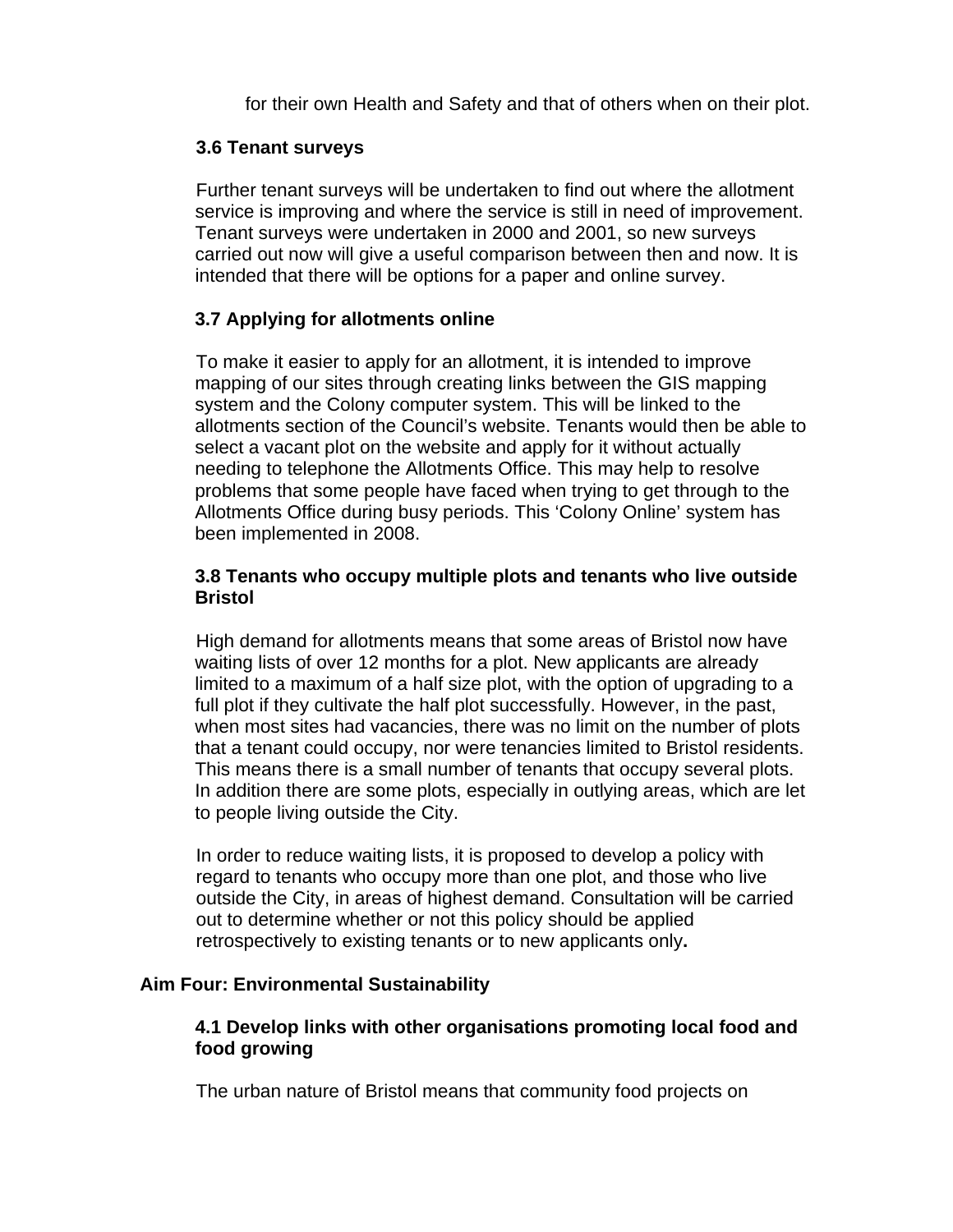allotments and other areas are very important in developing the concept of a 'sustainable city'.

It is intended that the Allotments Team will develop links with external organisations and the officers dealing with community regeneration projects to encourage food growing, potential new allotment sites and community food growing initiatives, particularly in areas of deprivation. We are already having discussions with housing officers with a view to including allotments within some new developments in areas where allotments have been lost.

In addition, it is intended that we will support and work in partnership with organisations working on food growing initiatives in the community, including those that are creating community gardens and allotments on derelict land in the city, and those that are encouraging food growing in people's own gardens. Two organisations that have received recent media attention have been Grofun and Eastside Roots.

Eastside Roots has created a community garden on an overgrown area at Stapleton railway station, which was previously a 'no go' area used predominantly by drug dealers and prostitutes. They now intend to set up a garden centre in this area.

"GROFUN (Growing Real Organic Food in Urban Neighbourhoods) is working to increase the amount of growing & growers of local organic food in urban neighbourhoods, to improve access to it for all, in order that as many people as possible are eating locally produced organic food, with very little cost to the purse or the environment. We aim to perfect a model of best practice easily replicable in any community, in any city, in any country" (excert taken from Grofun website).

The above projects are examples of work that is being supported by the City Council to help people to grow food in the community, and we intend to continue to expand this support financially and in terms of advice and outreach work, that extends beyond the boundaries of allotment sites.

#### **4.2 Promote organic gardening methods**

It is intended to continue to promote, encourage and provide advice on organic gardening and promote organisations who encourage sustainable gardening and living (eg Bristol Permaculture Group, Soil Association etc). It is recognised that methods of gardening should be a matter of choice for individuals, but that the strong demand for information on organic and sustainable gardening methods means that an emphasis should continue to be placed on these methods where possible.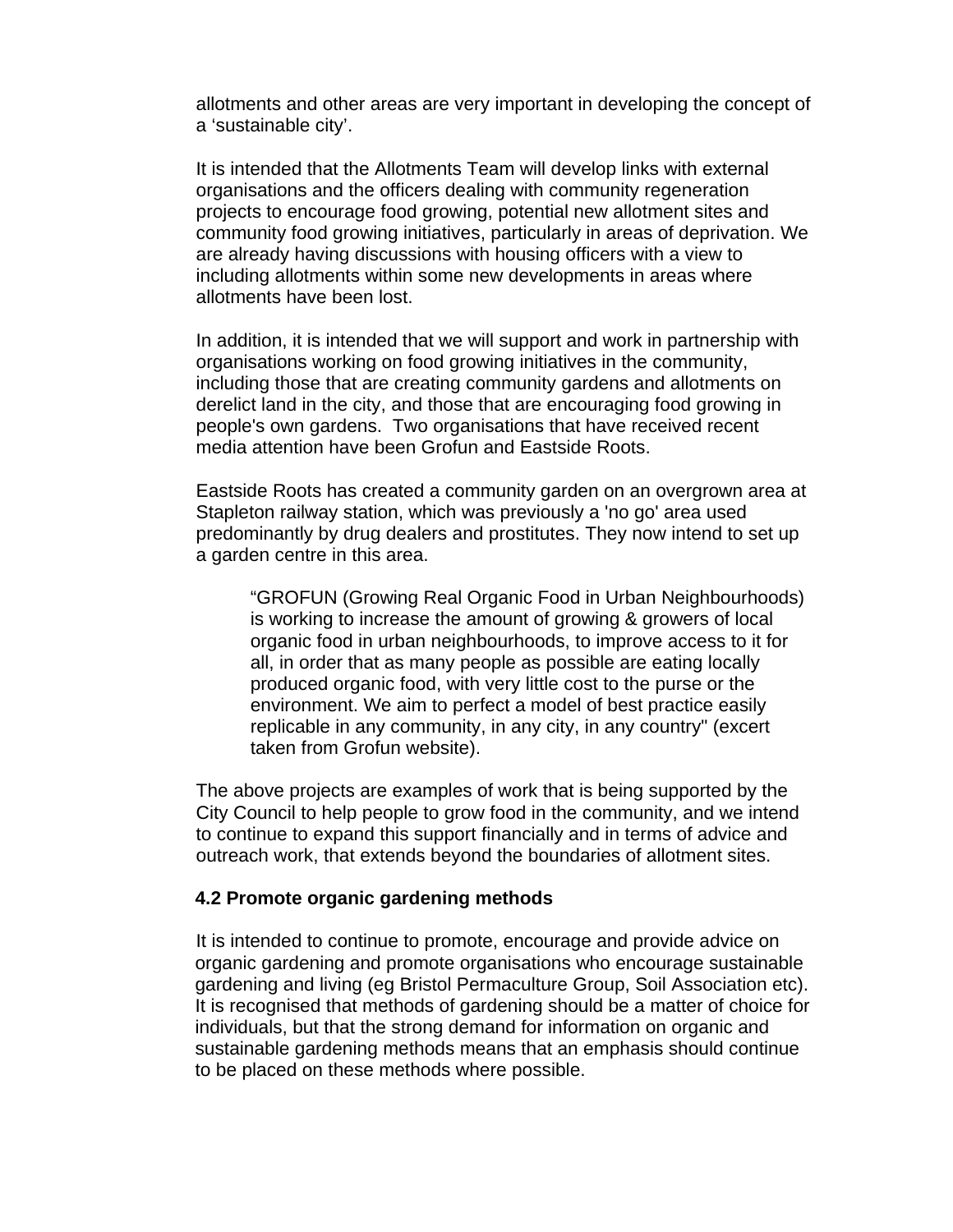## **4.3 Community markets**

Under the Allotments Acts, sale of surplus produce is allowed although use of an allotment for business purposes is not allowed. It is proposed to develop links with community markets, to encourage allotment groups, associations, tenants or groups of tenants to sell surplus produce in local community markets and slow food markets. This will not only help sites and groups to raise funds, but also promote the benefits of allotment gardening to the wider community. In addition we will continue to support and develop the Allotments Fair to ensure that tenants who wish to sell their surplus produce can do so at this event (usually for fundraising or charity).

## **4.4 Encourage composting and recycling on allotments**

The compost bays that have so far been provided are a very successful way of enabling tenants to improve the soil quality of their plots by the use of leaves and organic matter provided from Council parks and other areas free of charge by our contractors. This also contributes towards the City Council's recycling targets. Compost bays will be provided (subject to funding) on further sites where vehicle access is possible for delivery of leaves. In addition, we will look for any other recycling opportunities that exist (eg the provision of old guttering, pallets and wooden crates for water collection and the creation of compost bins), old cycle racks, and containers suitable for water collection.

#### **4.5 Toilets**

Lack of toilet facilities can be an issue on allotments, particularly when encouraging women, families and disabled people to use allotments. Mains toilets are not considered to be a sustainable way of addressing this issue on most sites, and would exert a considerable pressure on revenue budgets. Compost 'tree bog' toilets have been very successful where they exist, and it is intended to continue to provide information and funding to build further compost toilets on uncropped areas, on sites where there are tenants willing to look after them, subject to funding.

#### **4.6 Identify and manage areas to be set aside for wildlife and conservation**

The patchwork of uses that exists on allotment sites ensures that working allotments are valuable wildlife habitats. Allotments are a crucial urban habitat for species such as slow worms, badgers, foxes, amphibians, snakes, lizards, bats and a wide variety of birds and insects. Many sites also contain ancient hedgerows, remnants of the field boundaries that predated the allotments. Old hedgerows and trees will be protected and better maintained, and operations such as coppicing, hedgelaying and replanting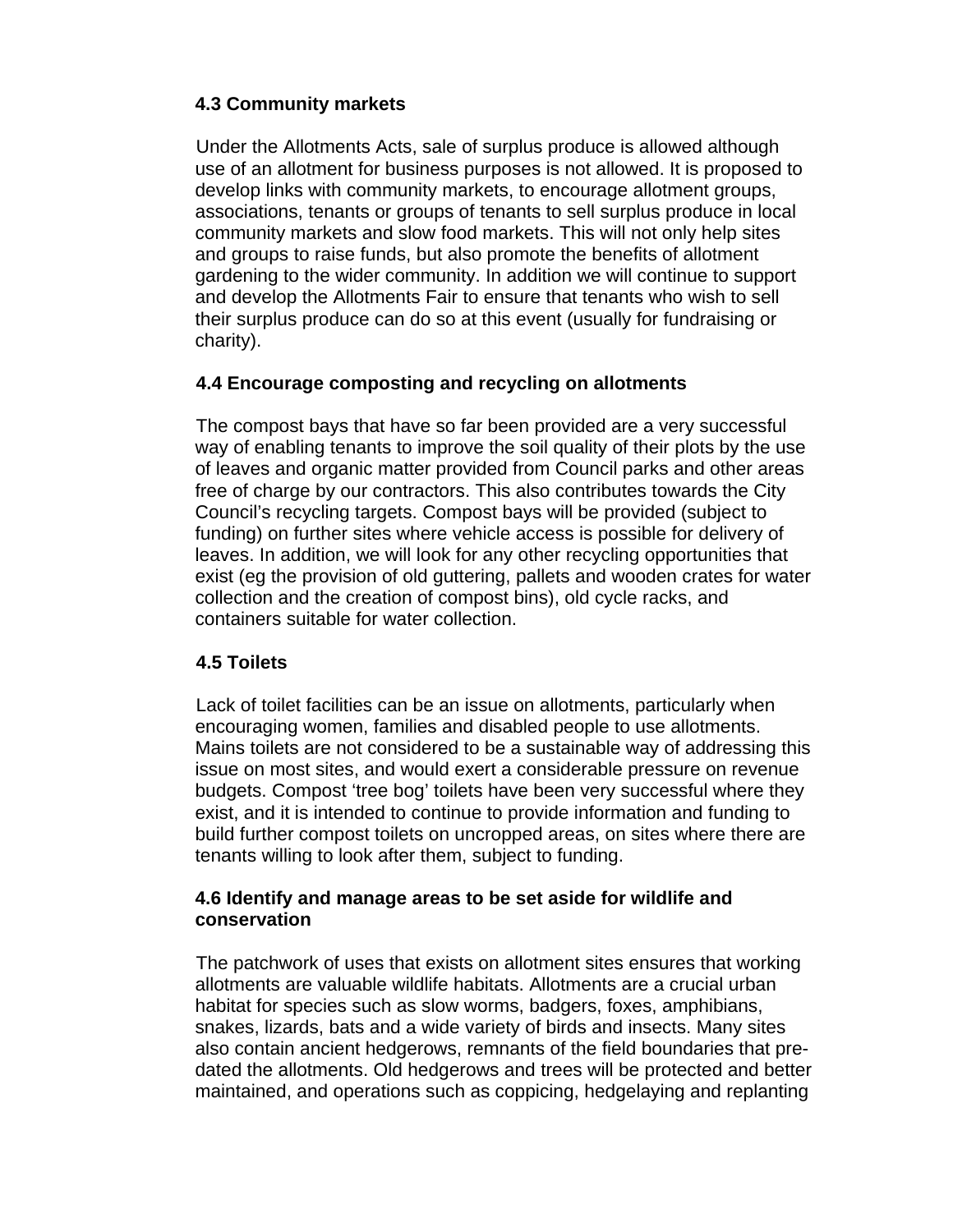will be carried out where appropriate, with advice from the nature conservation officers. We will identify all areas to be taken out of allotment use specifically for their wildlife value. On some sites where just a few plots are taken out of use because of, for example, a badger sett, the plots will be taken out of letting but will remain a part of the statutory allotment site. Where, however, an entire site or significant part of a site is to be set aside for wildlife or public access, consideration will be given to applying for seeking Secretary of State consent to remove their status as statutory allotments. This is because creating large-scale wildlife habitats and open spaces is, in practice, likely to be irreversible and incompatible with future allotment use. This does, however, raise issues as to where budget can be found for their maintenance to ensure that their wildlife value is maintained or enhanced. It is intended that such areas would cease to be managed by the Allotments Team and would come under the jurisdiction of area park managers, liaising with nature conservation officers. Allotment tenants and groups could still be involved in the management of these sites where such groups exist and wish to be involved in their management.

In addition, we will produce advice via a leaflet, the Growers Grapevine newsletter and the website on how individual tenants can make their plot more wildlife friendly, and encourage the keeping of hives of honeybees on plots where this is deemed appropriate.

#### **4.7 Encourage community projects and alternative food growing uses of allotment plots**

Alternative uses permitted on allotments including orchards, bee-keeping, willow growing, vineyards, community tree nurseries and poultry keeping will be encouraged, either under allotment tenancies or under separate temporary leases, where deemed to be appropriate. Such uses are particularly important on difficult to let plots where poor soil, steep slopes, flooding or shade from trees are a problem, and which can lead to plots remaining vacant even on sites with waiting lists.

Encouragement will be given to temporary uses by organisations promoting healthy eating and growing through community co-operatives, veg box schemes etc. Where suitable plots or sites can be found, encouragement will be given to these organisations by re-prioritising capital investment work on sites which can be used as match funding 'in kind' to both improve the site and to enable them to obtain external grants to fund their project. External funding is often available for projects that is not available to a local authority, particularly where projects aim to improve participation by under represented groups, or where there are obvious health or community benefits. It is therefore in the Council's interest to provide assistance, advice and support to organisations based on allotment sites in making such funding bids where it is compatible with the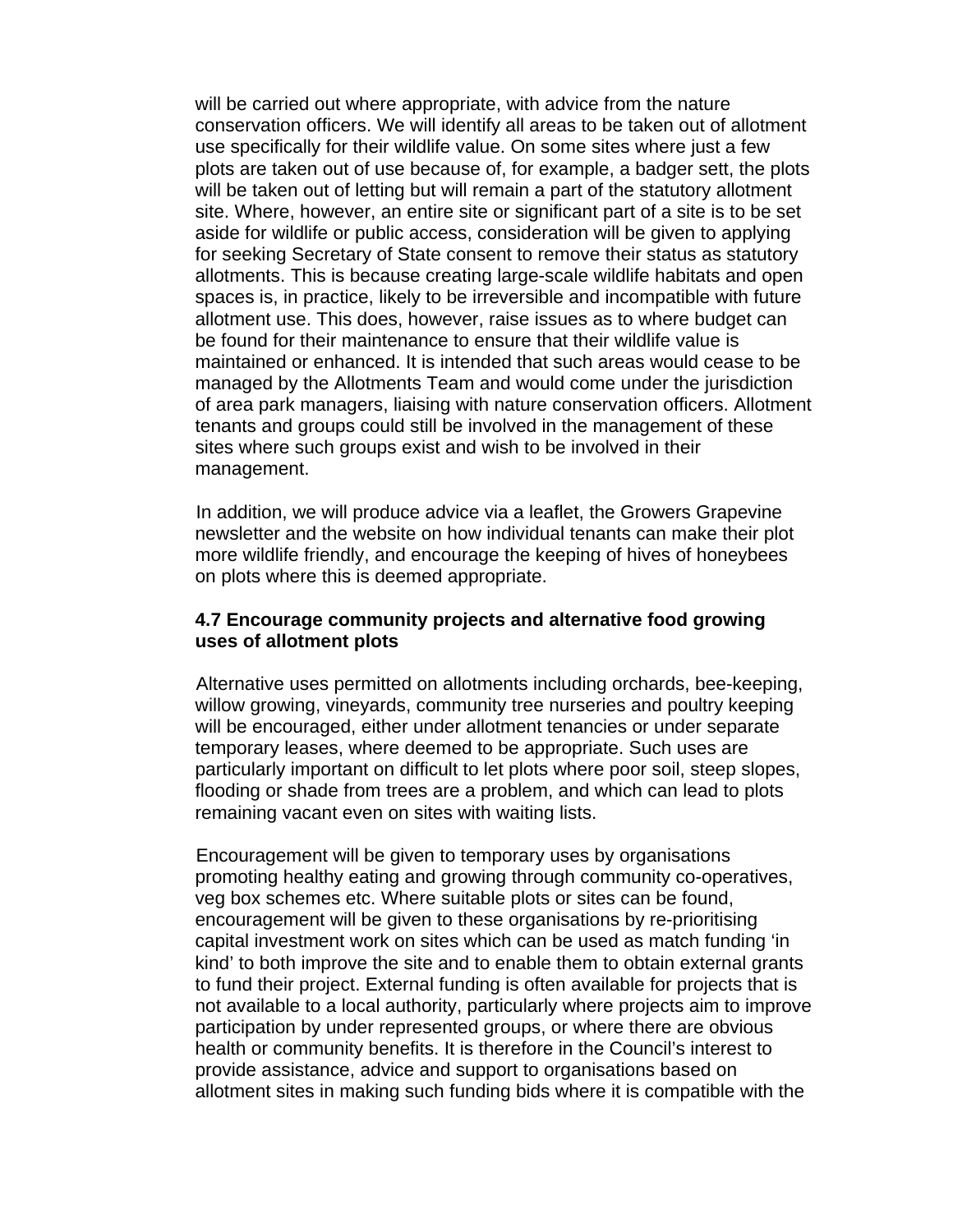aims of the Allotment Strategy.

We will aim to utilise some of the budgets to give assistance to such organisations if there is a direct benefit to allotment regeneration or community participation in food growing. The criteria would be as follows:

| <b>Criteria</b>                      | <b>Points Awarded</b> |
|--------------------------------------|-----------------------|
| Improve allotment take up in an      | 10                    |
| area of under-use                    |                       |
| Neighbourhood Partnership Area of 10 |                       |
| Local Need                           |                       |
| Community Involvement                | 10                    |
| Involvement of Schools/Young         | 10                    |
| People                               |                       |
| Improve Allotment Infrastructure     | 10                    |
| <b>Total</b>                         | 50                    |

#### **4.8 Gardening courses for allotment tenants**

Funding will continue to be provided for gardening courses on allotments to assist new and existing gardeners, particularly the City of Bristol College City and Guilds course in Organic Gardening run at Ashley Vale allotments.

#### **4.9 Neighbourhood Renewal**

Work will continue with external organisations and other Council departments working towards creating a greener and more sustainable Bristol, to ensure that allotments remain an integral part of this vision. It is intended to work more closely with the Council's Neighbourhood Renewal Team to ensure that the regeneration of existing or creation of new allotment sites is allowed for in neighbourhood renewal schemes. In addition, we aim to create small 'neighbourhood' allotment sites as part of Parks regeneration schemes.

#### **4.10 Reduce Water Wastage**

Allotments use over 10% of all water used by the City Council, and this costs £40,000 to £50,000 per annum. Wastage of water is particularly acute on certain sites either due to leaks or the illicit use of hosepipes to water crops. The issue of leaks will be addressed through the installation of new water mains under the Allotments Investment Programme. Taps will be replaced by self-filling troughs and press down taps to prevent illicit hosepipe use.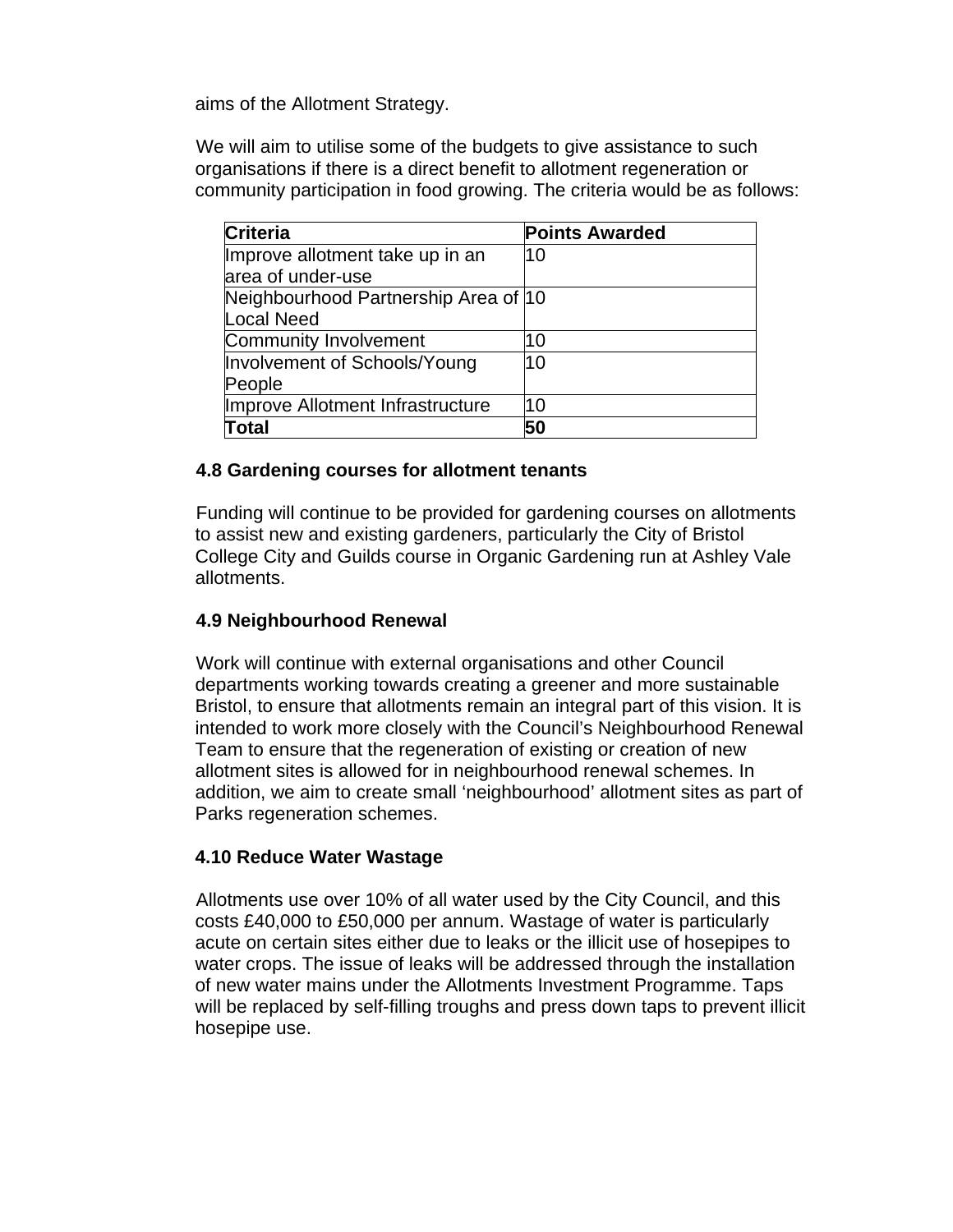## **4.11 Environmental Policy**

The Hotwells and district Allotments Association Environmental Policy has been appended to this Strategy (Appendix I). It aims to minimise the environmental impact of the actions of association and its members, and raise environmental concerns. The Allotments Strategy aims, where possible, to follow this policy and to encourage other groups, associations and tenants to do so.

### **Aim Five: Provide Enough Resources**

#### **5.1 Achieve tenancy levels of 95% or over by March 2013**

The Council has a key performance indicator of the number and percentage of plots let. The table below shows that the take-up of allotments has risen sharply since the start of the first Allotment Strategy (28% over the 6-year period 2000 to 2007):

| Year (end March) | % Occupancy |
|------------------|-------------|
| 2000             | 53%         |
| 2001             | 56%         |
| 2002             | 63%         |
| 2003             | 62%         |
| 2004             | 67.7%       |
| 2005             | 71%         |
| 2006             | 73%         |
| 2007             | 81%         |

This has led to a belief among Allotment Officers that, with surplus sites removed from the plot letting figures and further infrastructure improvements proposed to remaining sites, overall tenancy levels can be raised to 95% by the end of 2019 as per the projection below. This is a much lower annual increase but is based on less emphasis being placed on the clearance of derelict plots and more on good administration and encouraging self-management:

| Year (end March) | % Occupancy | No of sites with 95%<br>occupancy or above |
|------------------|-------------|--------------------------------------------|
| 2009             | 92%         | 23                                         |
| 2010             | 83%         | 32                                         |
| 2011             | 84%         | 41                                         |
| 2012             | 85%         | 50                                         |
| 2013             | 86%         | 59                                         |
| 2014             | 87%         | 67                                         |
| 2015             | 88%         | 75                                         |
| 2016             | 88.5%       | 83                                         |
| 2017             | 89%         | ۱g                                         |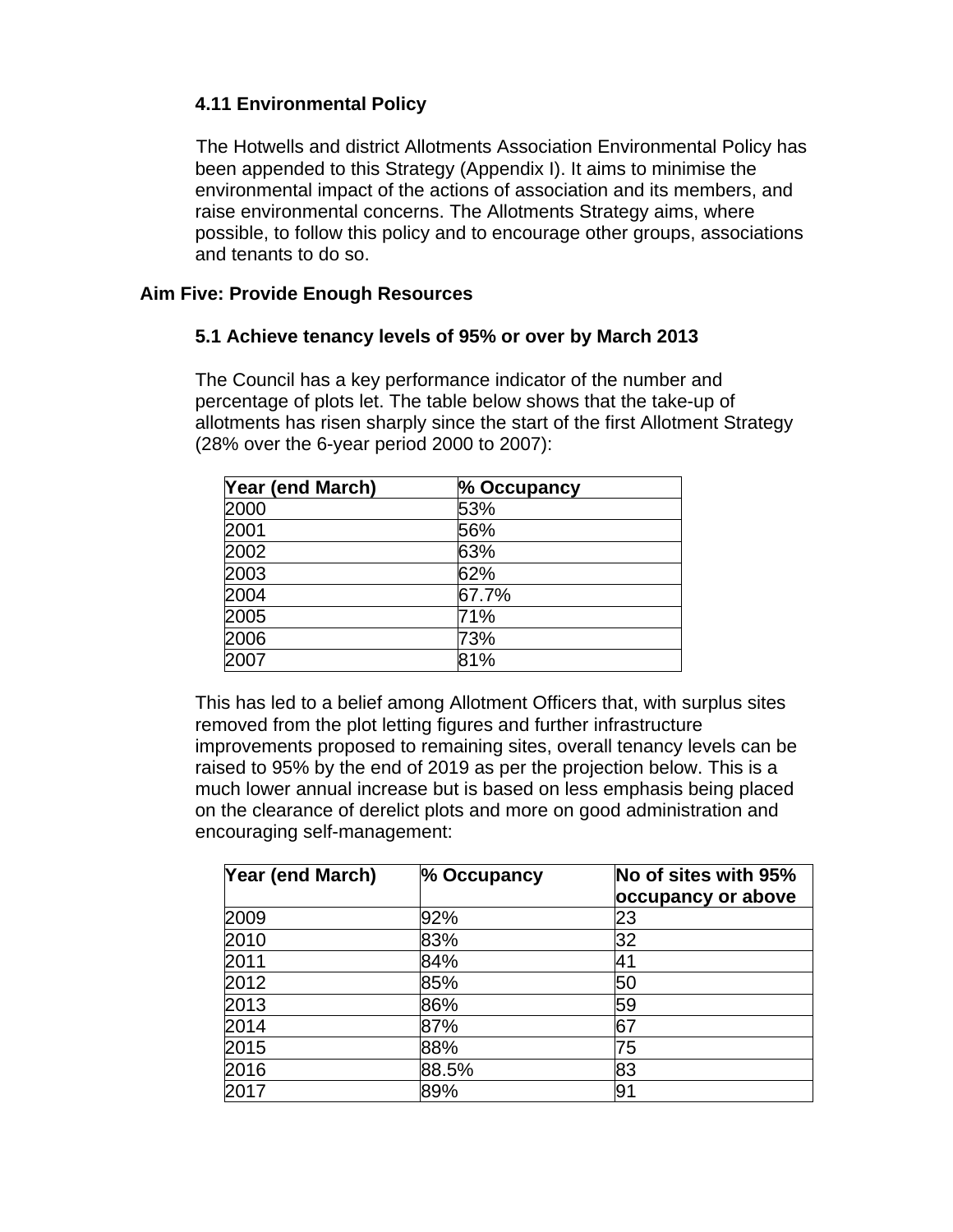| 2018 | 89.5% | 99  |
|------|-------|-----|
| 2019 | 95%   | 107 |

Higher levels than this are not thought to be achievable (although some sites do have 100% tenancy levels), as some vacancies are always likely to occur due to changeover of tenancies and difficult to let plots etc. The figures will include allotment tenancies and allotment-related food growing community project uses but not non-food growing temporary uses such as grazing, wildlife areas or plots that are considered to be unlettable because of poor soil etc.

In addition, the table shows that it is intended to monitor the number of actual sites with 90% or above tenancies. This will make monitoring of tenancy levels on a site by site basis more important, and enable specific sites to be targeted for investment and promotion to improve plot letting. The number of sites with 90% or above tenancy rates in early 2008 was 29 out of 98 (ie approximately one third). It is intended that an average increase of approximately 12 sites per annum with 90% or above tenancies over the next five years will mean that all retained sites would have 90% or above tenancy rates by the end of March 2019.

#### **5.2 Investment of capital receipts from surplus land disposals**

The table below shows the statutory allotment land disposed of between 1999 and 2005, with the total capital receipts raised and the amount allocated to allotments:

| <b>Site</b>                  | <b>Total Capital Receipt Capital Allocation to</b><br>from Sale | <b>Allotments Investment</b><br>Programme |
|------------------------------|-----------------------------------------------------------------|-------------------------------------------|
| Netham (part)                | £30,000                                                         | £15,000                                   |
| Hengrove Farm                | £1,200,000                                                      | £350,000                                  |
| Talbot Road (part)           | £5,000,000                                                      | £2,000,000                                |
| <b>Bell Hill</b>             | £27,000                                                         | £17,000                                   |
| Symington Road               | 0                                                               |                                           |
| <b>Charlton Road</b>         | £3,000                                                          | £1,500                                    |
| (Assoc)                      |                                                                 |                                           |
| Whitefield Road 'C' £175,000 |                                                                 | £65,000                                   |
| <b>Total</b>                 | £6,435,000                                                      | £2,448,500                                |

The following disposals are currently in progress following consultation with the Allotments Panel and having been declared surplus:

Lockleaze (Bonnington Walk) (part of). Alderman Moores (part of). Jubilee Gardens.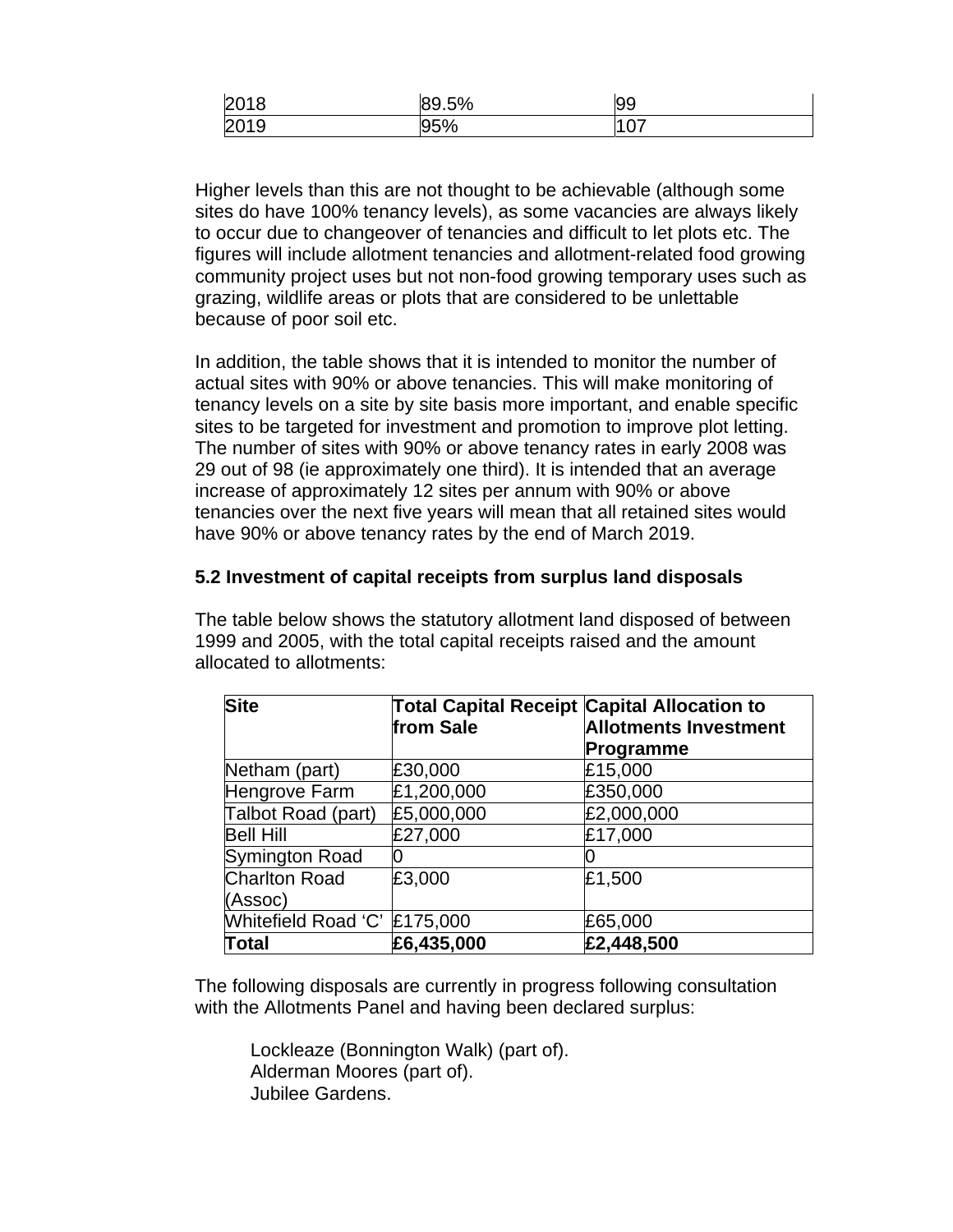The major tranche of surplus land disposals is now partly complete or in progress and the Cabinet approved the allocation of Capital receipts of £2.5m from these disposals on 7 December 2004, in addition to the £1.5m already invested during the past 5 years.

The Allotments Panel has highlighted concerns that security should be the main priority when carrying out site improvements to prevent vandalism and theft from plots. Allotment Officers have agreed that this should be the case, and have made a commitment that all direct managed actively worked sites will have adequate security fencing installed by the end of 2008, but that priority must also be given to other important issues. In particular, the items shown on Appendix B have been identified as investment priorities over the next five years. The Allotments Panel have been consulted on these priorities.

| <b>Association Sites</b>                      |                |                                                         |                                            | <b>Direct managed Sites</b> |                              |                                                                       |
|-----------------------------------------------|----------------|---------------------------------------------------------|--------------------------------------------|-----------------------------|------------------------------|-----------------------------------------------------------------------|
| <b>Item</b>                                   | No of<br>Sites | %age of<br><b>Sites</b><br>Complete Complete to be<br>d | No of<br><b>Sites yet</b><br>Complete<br>d | No of<br><b>Sites</b>       | %age of<br><b>Sites</b><br>d | <b>No of Sites</b><br>yet to be<br><b>Complete Complete Completed</b> |
| Fencing                                       | 7              | 32%                                                     | 15                                         | 44                          | 59%                          | 31                                                                    |
| Haulingways/<br>paths                         | 6              | 37.5%                                                   | 10                                         | 25                          | 37%                          | 43                                                                    |
| Water<br>Supply/troughs                       | 1              | 5%                                                      | 20                                         | 18                          | 37%                          | 47                                                                    |
| Notice<br>Boards/signs                        | 3              | 14%                                                     | 19                                         | 41                          | 55%                          | 34                                                                    |
| <b>Priority B</b><br><b>Items</b>             |                |                                                         |                                            |                             |                              |                                                                       |
| Compost<br><b>Toilets</b>                     | 1              | 4.5%                                                    | 21                                         | 13                          | 19%                          | 57                                                                    |
| Accessible<br>Plots for<br>Disabled<br>People | $\overline{0}$ | $0\%$                                                   | $\overline{4}$                             | 2                           | 18%                          | 9                                                                     |
| Compost Bays                                  | 3              | 19%                                                     | 14                                         | 14                          | 30%                          | 32                                                                    |

#### **Table 2: Investment 1999 to 2004**

The above table only includes sites completed, the sites which have been partially fenced or received a few additional water troughs, for example, have been included as sites still to be completed. The total number of sites requiring different items varies as not all sites require certain items. Health and Safety has not been included in this table as most urgent health and safety items have been addressed, but new items may be identified from risk assessments and will be re-prioritised accordingly, whilst some are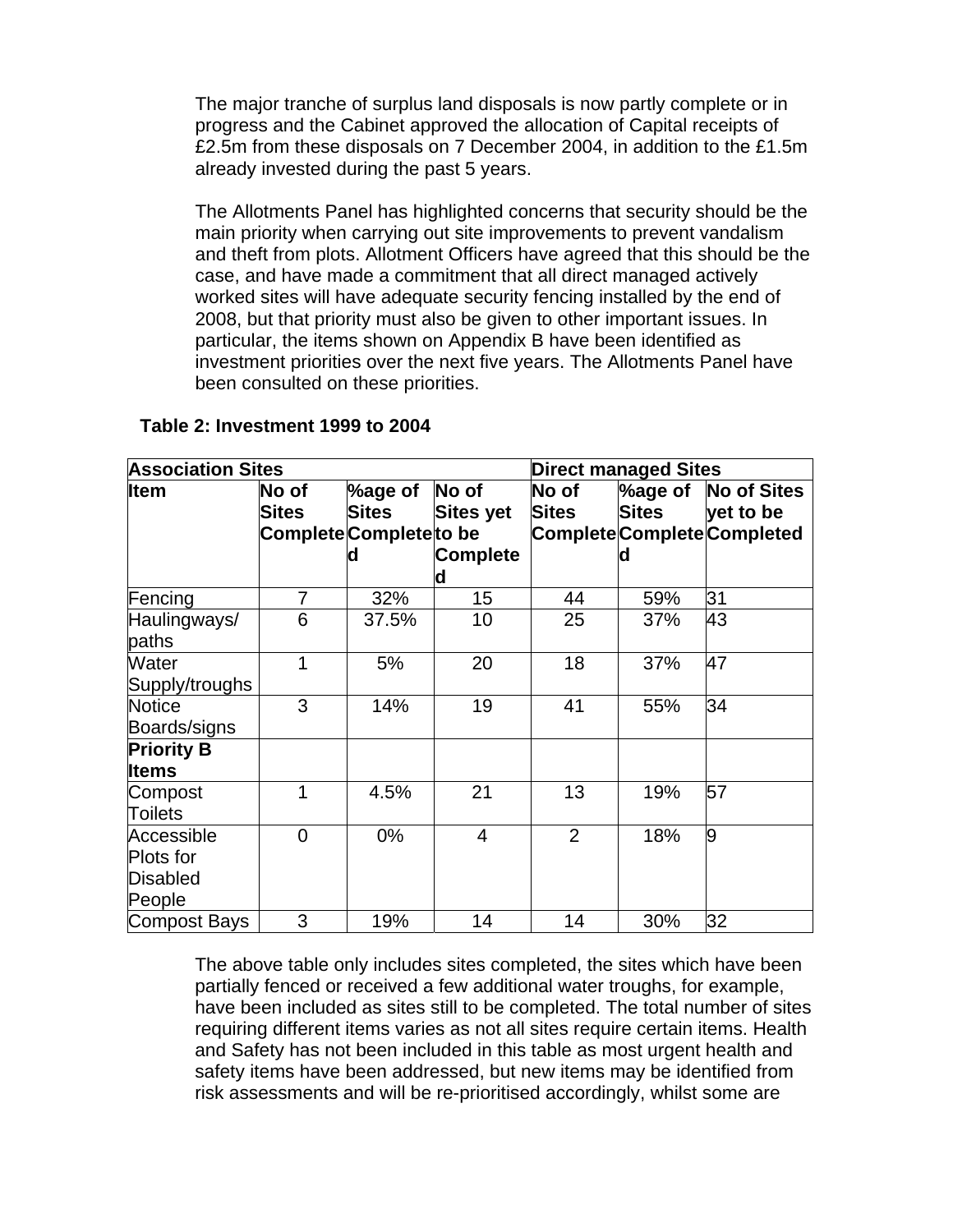included in other items (eg fencing and paths).

## **5.3 Sustainability of Capital Investment Programme**

One of the key aims of the 1999 Allotment Strategy was to make the Allotments service a 'stand alone' self-sustaining service. This is now considered to be unrealistic if we are to continue to improve the standard of service that we provide to the public. It has been realised that for improvements to sites to be sustainable they must be long term. Thus, chain link fences are being replaced with, in most cases, steel palisade, padlocks are being replaced with mortice locks, and where appropriate, stone/dirt paths and haulingways are being replaced with macadam. Noticeboards are durable and vandal resistant, and old water pipes are being replaced with new polyethylene mains. In addition, the requirements and expectations of tenants are rising, with requests for accessible plots and compost toilets as already stated. This means that the £1.5m investment proposed in the 1999 Strategy has risen to over £5m in total. With over £4m having been invested during the five-year period up to the end of March 2008, this leaves a further investment requirement of approximately £1.3m after 2010.

Some of the additional revenue will be utilised where deemed appropriate to provide support, assistance and match funding to partner organisations applying for grant funding for allotment projects as already detailed in Aim 4, to create a 'Challenge Fund' to support their work in improving allotments and to bring in external grant funding.

Appendix F shows the cost of improvement work carried out during the period from April 2004 to August 2006. Those items shown in bold are considered complete, while those not highlighted will require further investment. A comparison with the work proposed in 2004 show that whilst some work has cost less than anticipated, the majority of work has cost more than originally anticipated. This is because of the following:

- Certain items were not considered necessary at the time the list of work was drawn up, but have since been reconsidered due to vandalism or health and safety issues (eg fencing at the Rock).
- Inflation was not allowed for in the original estimates.
- High rises in steel prices have caused the cost of palisade fencing to be much higher than anticipated.
- On some sites (eg Perretts Park and New Brooklea) the difficulties in the terrain have made the cost of hard surfacing far higher than Allotments Officers originally estimated.
- Walls originally considered to be in a sound condition have since deteriorated (eg Kennel Lodge 2) which have meant that remedial measures have been necessary.
- Some Capital Receipts have been re-allocated to community groups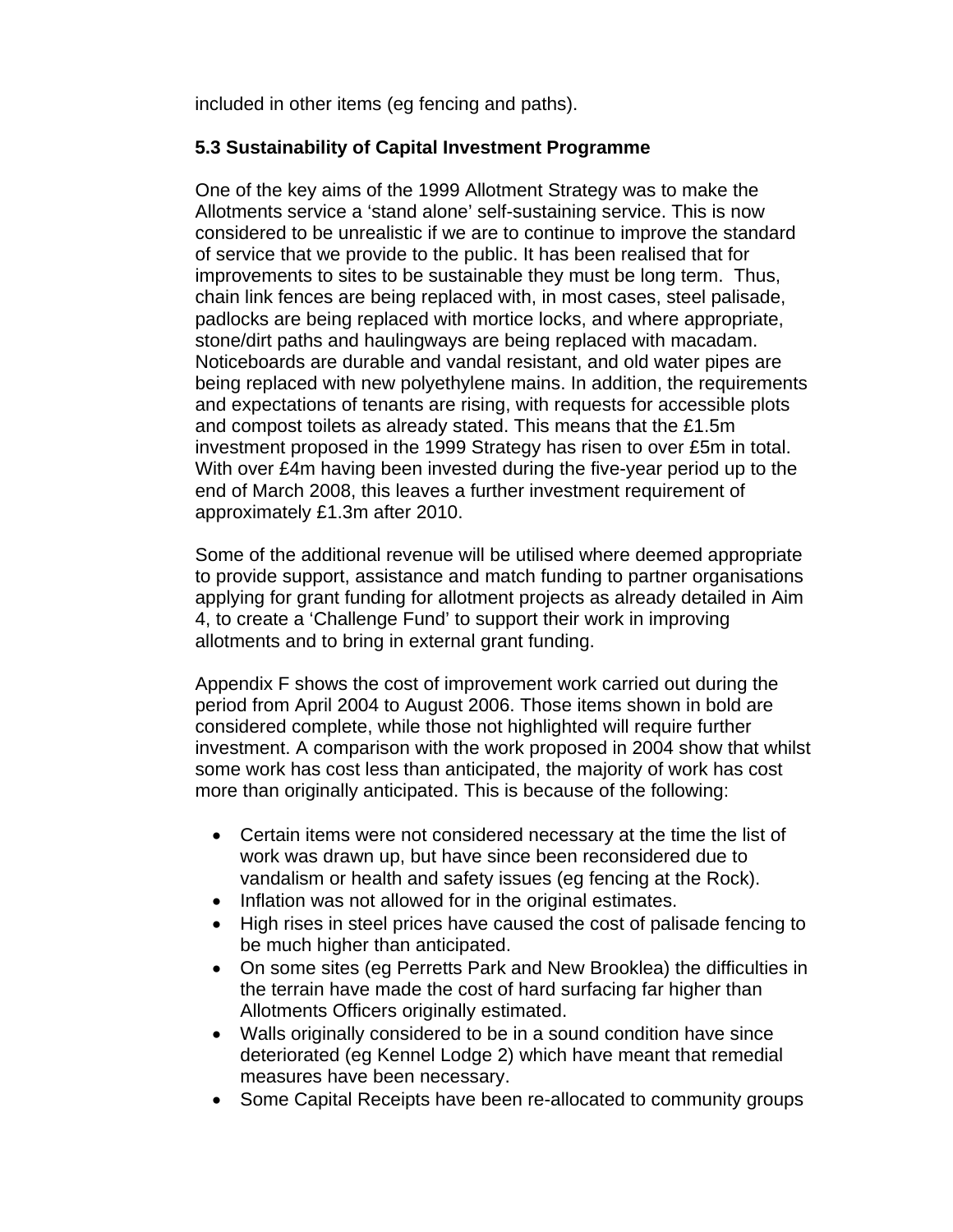(ie HHEAG) to ensure that valuable projects in Areas of Deprivation continue to carry out valuable educational and outreach work on allotment sites.

- The plot clearance element of the Allotments Work Team is high due to the extremely high cost of the disposal of rubbish from sites.
- Some sites originally earmarked for disposal have been brought back into use due to high demand, and will require investment not originally envisaged.

The Allotments Investment Programme must not go over budget, and we will therefore look at ways of reducing costs on the remainder of the programme through the following:

- Where possible letting large contracts to give economies of scale.
- Looking at cheaper options (e.g. stone haulingways and paths may be adequate on some sites instead of tarmac).
- Some items on the list may be considered to be lower priority and may therefore not be carried out during this phase of investment.
- Some completely derelict sites in areas of low demand may not receive investment during the next five years.
- External funding (eg grant funding) will be sought where possible to improve derelict sites, to reduce pressure on the existing budgets.
- Consultation has been carried out with tenants to implement a £20 above inflation rent increase to improve revenue budgets to maintain infrastructure and improve the sustainability of the service.

#### **5.4 Additional staff resources**

The implementation of the Capital Infrastructure work programme will require additional staff resources. Approximately 5% of the Capital receipt therefore contributes towards additional Allotment Officer time over the period during which the current phase of the Capital Investment programme is implemented.

Further disposals of surplus land will be required to fund further improvements. However, we will continue to dispose of sites only that have less than 25% tenancy rates and that are in Neighbourhood Partnership Areas with less than 7 plots per 1,000 population. In addition we would not dispose of land if it would cause residents to have to travel more than ¾ mile to an allotment site. In addition, it will be necessary to ensure that some land remains as a 'land bank' for future increased allotment usage, which is likely to occur as food prices continue to rise. This will act as a safeguard while freeing up surplus land to meet the shortfall in Capital required.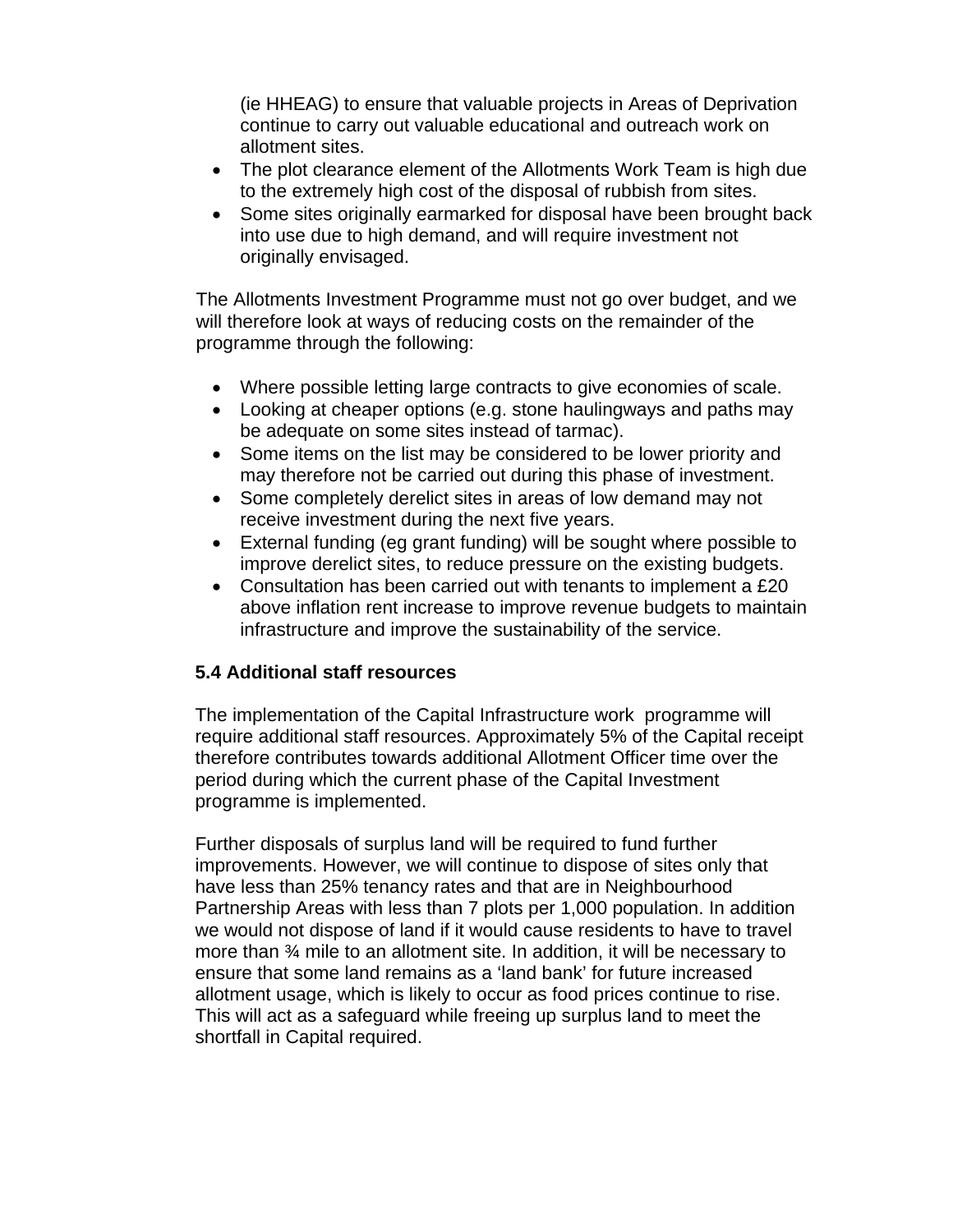## **5.5 Temporary uses**

It is intended to further maximise revenue income from land and ensure that all allotment land is utilised to its full potential. This will be both from continuing to explore the type of alternative uses that are permitted on allotments, as well as through giving support for community uses and temporary uses such as grazing and smallholdings. It is intended that by 2019 there will be no 'derelict' allotment sites under the management of Bristol Parks. The retained sites will either be managed as allotments, open space (including wildlife areas) or let under a temporary lease or license for a permitted temporary use.

#### **5.6 Seek opportunities for site improvements by external organisations**

Opportunities will be sought where possible to seek improvements to existing sites by developers and other agencies in exchange for surplus land where deemed appropriate. This can be through a 'trade off' of land for work in kind (subject to the land being surplus), or it may be through granting access for pipes and other accesses in exchange for improvements to a site such as a fence, plot clearance or haulingway, or the creation of a complete new allotment site. Examples of where this has already happened include improvements carried out to haulingways and car parking at Bishopsworth Road and Falcondale Road allotments in exchange for drain pipes being laid under the sites, whilst it is proposed that housing development on former allotments in Lockleaze will include the creation of a new allotment site. This will, however, be subject to the proposals not being of detriment to the site or causing undue disruption to plotholders.

| <b>Aim One: Providing Enough Allotments</b>                                                     |                                                                                                                                                                                                                                                                                               |             |  |
|-------------------------------------------------------------------------------------------------|-----------------------------------------------------------------------------------------------------------------------------------------------------------------------------------------------------------------------------------------------------------------------------------------------|-------------|--|
| <b>Target</b>                                                                                   | <b>Task/Action</b>                                                                                                                                                                                                                                                                            | Βy          |  |
| 1.1 Ensure adequate<br>provision of<br>allotments within<br>Neighbourhood<br>Partnership Areas. | Undertake study to determine provision<br>in Neighbourhood Partnership Areas,<br>and identify where shortfalls exist.                                                                                                                                                                         | March 2010. |  |
| 1.2 Transfer under-<br>utilised sites to<br>alternative uses.                                   | Undertake study to identify all land<br>available for wildlife, cemetery, disposal<br>and other use, and liaise with other<br>Officers and depts to ensure all vacant<br>areas of retained land over 0.5 hectares<br>in area are transferred to temporary<br>uses eg grazing, community uses, | March 2010. |  |

#### **6 Summary of Proposals**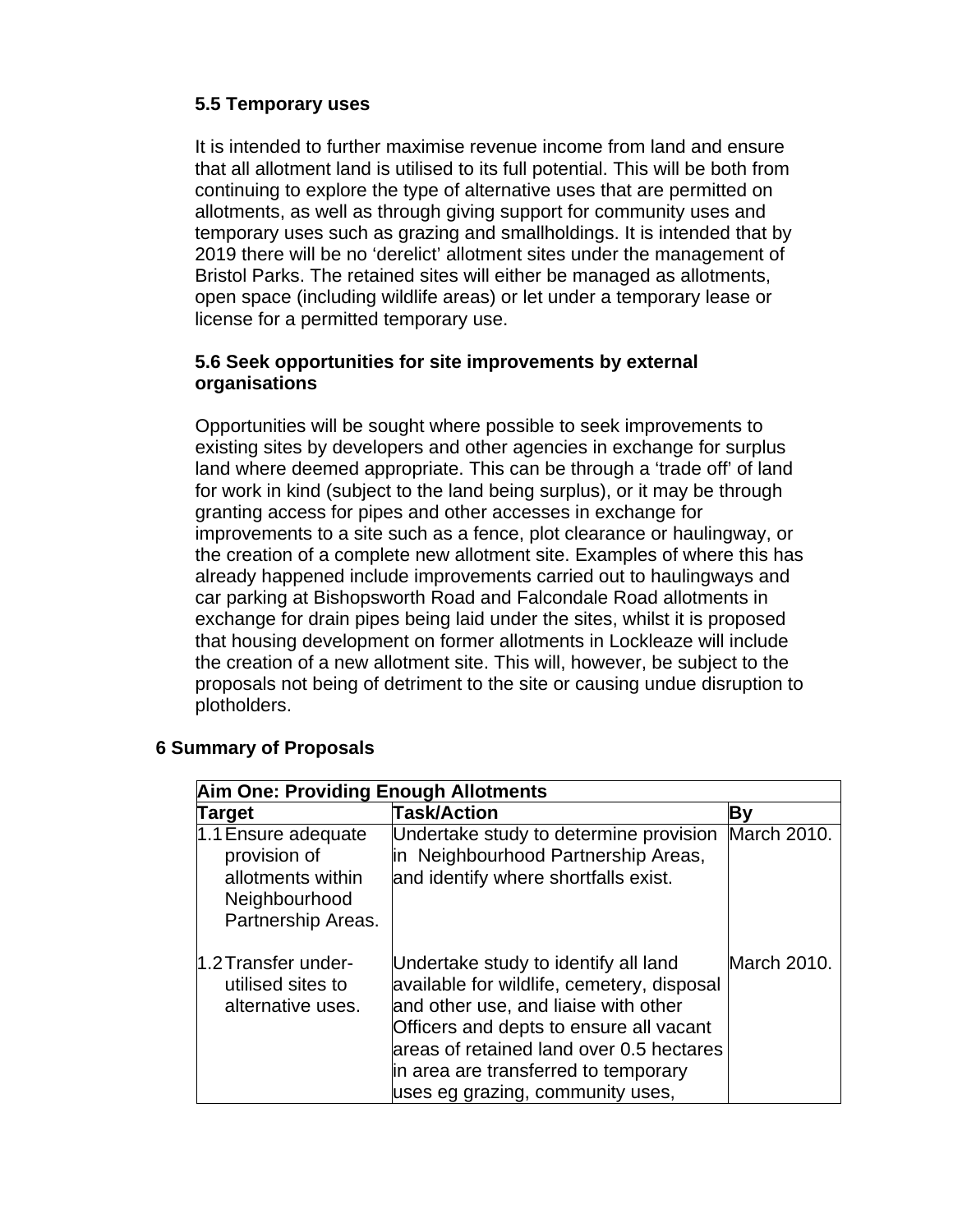| forestry, open space, wildlife, or<br>declared surplus. |  |
|---------------------------------------------------------|--|
|---------------------------------------------------------|--|

| Aim Two: Promoting Allotment Use and Food Growing                                    |                                                                                                                                                                                                                 |                                                                                 |  |
|--------------------------------------------------------------------------------------|-----------------------------------------------------------------------------------------------------------------------------------------------------------------------------------------------------------------|---------------------------------------------------------------------------------|--|
| Target                                                                               | <b>Task/Action</b>                                                                                                                                                                                              | By                                                                              |  |
| 2.1 Encourage                                                                        | Install a network of accessible plots to<br>diversity of tenants. improve access for disabled people.                                                                                                           | 1 site per<br>annum, April<br>2009 to<br>March 2019<br>(funding<br>permitting). |  |
|                                                                                      | Establish links with schools, doctors<br>surgeries etc in areas of poor uptake to<br>promote the benefits of allotments and<br>food growing.                                                                    | March 2011.                                                                     |  |
|                                                                                      | <b>Establish an Allotments Equalities</b><br>Action Plan, with a view to establishing<br>initiatives to improve take up by under-<br>represented groups.                                                        | March 2010.                                                                     |  |
| 2.2 Improved<br>maintenance by<br>the use of an in-<br>house Allotment<br>Work Team. | Undertake study to enable the Allotment April 2010.<br>Work Team to be sustainably financed<br>to continue to maintain sites and clear<br>vacant plots.                                                         |                                                                                 |  |
| new tenants.                                                                         | 2.3 Ensure retention of Monitor 10 sites to carry out 'exit<br>surveys' to establish reasons why new<br>tenants vacate.<br>Set up a 'Buddy' system for existing<br>tenants to mentor and advise new<br>tenants. | March 2012.                                                                     |  |

|        | Aim Three: Good Administration      |                                                          |                    |  |
|--------|-------------------------------------|----------------------------------------------------------|--------------------|--|
| Target |                                     | Task/Action                                              |                    |  |
|        | 3.1 Update allotment<br>procedures. | Update allotment procedures manual.                      | March 2011.        |  |
|        |                                     | 3.3 Quality assurance. Obtain Chartermark accreditation. | <b>March 2019.</b> |  |
|        | $3.4$ Site                          | Ensure that 90% of direct managed                        |                    |  |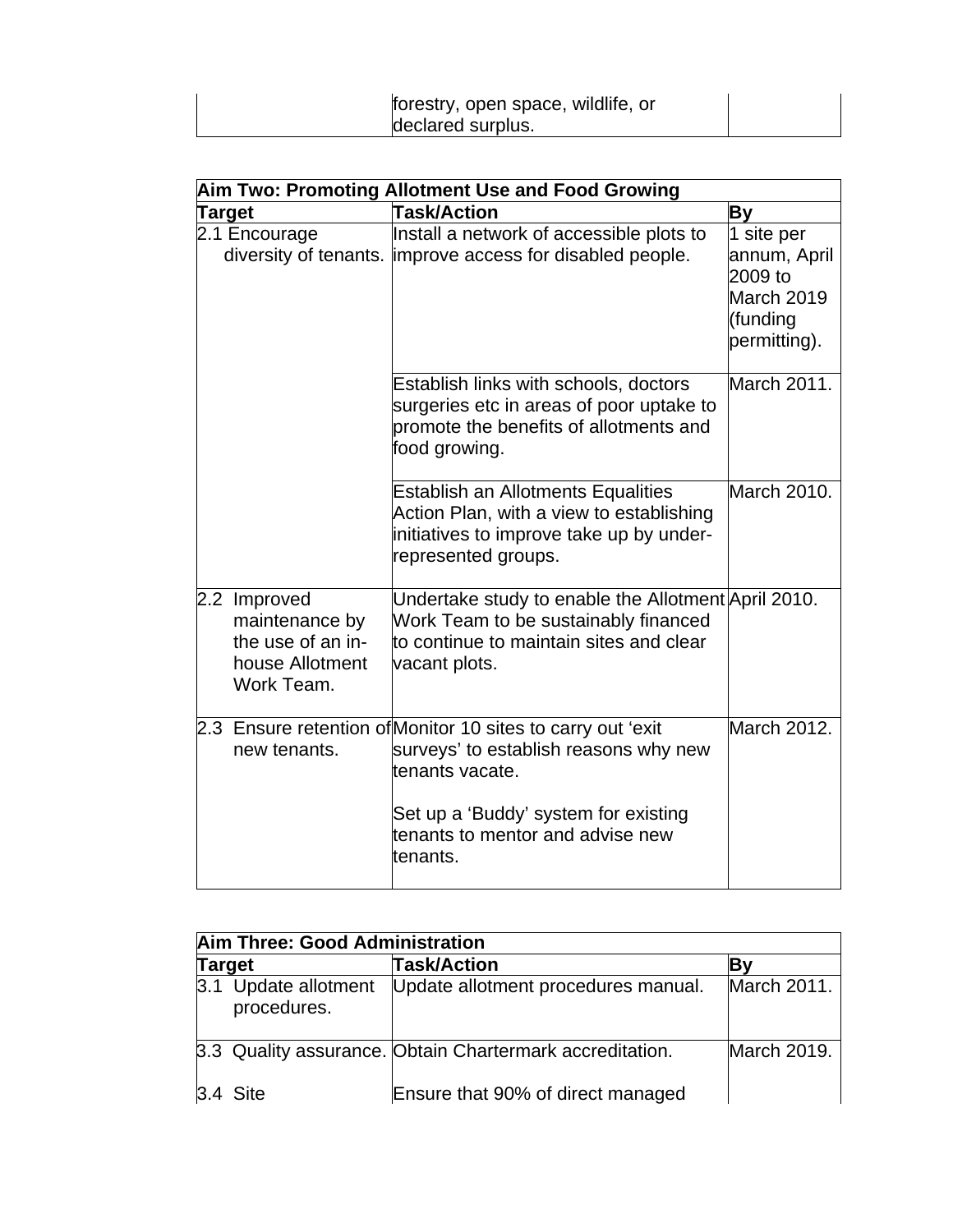| representatives<br>and self-<br>management.                                     | sites have site representatives. | March 2019.                      |
|---------------------------------------------------------------------------------|----------------------------------|----------------------------------|
| 3.6<br>Tenant surveys.                                                          | Carry out 2 tenant surveys.      | March 2010<br>and March<br>2019. |
| 3.8 Tenants who live<br>outside Bristol or<br>who occupy more<br>than one plot. | Consult and introduce policy.    | September<br>2010.               |

| Aim Four: Environmental Sustainability                                                                      |                                                                                         |                                       |  |
|-------------------------------------------------------------------------------------------------------------|-----------------------------------------------------------------------------------------|---------------------------------------|--|
| Target                                                                                                      | <b>Task/Action</b>                                                                      | By                                    |  |
| 4.1 Encourage<br>participation in                                                                           | Support at least one Community project<br>per annum.                                    | One per<br>annum.                     |  |
| food growing both<br>on and off allotment<br>sites.                                                         |                                                                                         |                                       |  |
| 4.4 Encourage<br>composting and<br>recycling on<br>allotments.                                              | Source second hand guttering and<br>water butts for use by tenants to save<br>water.    | March 2010.                           |  |
| 4.5 Identify and<br>manage areas to be value are identified.<br>set aside for wildlife<br>and conservation. | Ensure that all areas of high wildlife                                                  | March 2012.                           |  |
| 4.6 Encourage wildlife<br>conservation by<br>allotment tenants.                                             | Liaise with Nature Conservation Officers March 2015.<br>to produce an advisory leaflet. |                                       |  |
| $4.7$ Encourage<br>community<br>projects and<br>alternative food<br>growing uses of<br>allotment plots.     | Let at least one area as a community<br>project per annum.                              | 10 Additional<br>projects by<br>2019. |  |